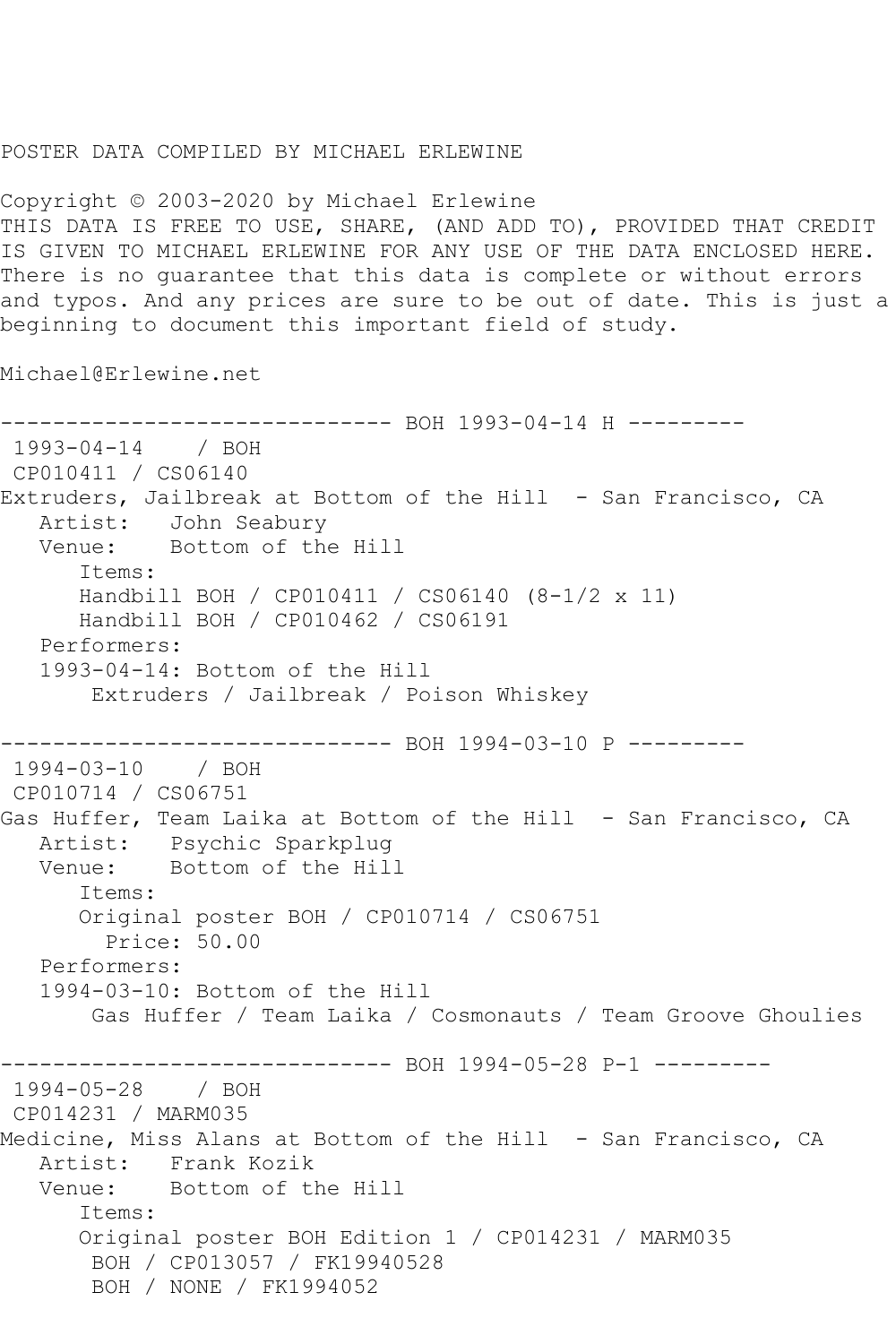Performers: 1994-05-28: Bottom of the Hill Medicine / Miss Alans / Pop Defect ------------------------------ BOH 1994-06-02 P-1 --------- 1994-06-02 / BOH CP013059 / FK19940602 Killdozer, Three Day Stubble at Bottom of the Hill - San Francisco, CA Artist: Frank Kozik<br>Venue: Bottom of tl Bottom of the Hill Items: Original poster BOH Edition 1 / CP013059 / FK19940602 BOH / NONE / FK1994060 Performers: 1994-06-02: Bottom of the Hill Killdozer / Three Day Stubble / Dirt Clod Fight ------------------------------ 1994-06-25 P --------- 1994-06-25 / CP061236 / CP061236 Supersuckers, New Bomb Turks at Bottom of the Hill [San Francisco, CA] Notes: Limited Edition of 500 This item appears in the book 'The Art of Modern Rock' as AMR # 033.3<br>Artist: Artist: Frank Kozik<br>Venue: Bottom of tl Bottom of the Hill Items: Original poster / CP061236 / CP061236 (22-1/2 x 35) Notes: Limited Edition of 500 Price: 75.00 Performers: 1994-06-25: Bottom of the Hill Supersuckers / New Bomb Turks / Putters ------------------------------ 1994-07-28 P --------- 1994-07-28 / CP061347 / CP061347 Useless Playboys, Trailblazers at Bottom of the Hill [San Francisco, CA] Notes: Limited edition of 500. Artist: Frank Kozik Venue: Bottom of the Hill Items: Original poster / CP061347 / CP061347 (11-1/4 x 35) Notes: Limited Edition of 500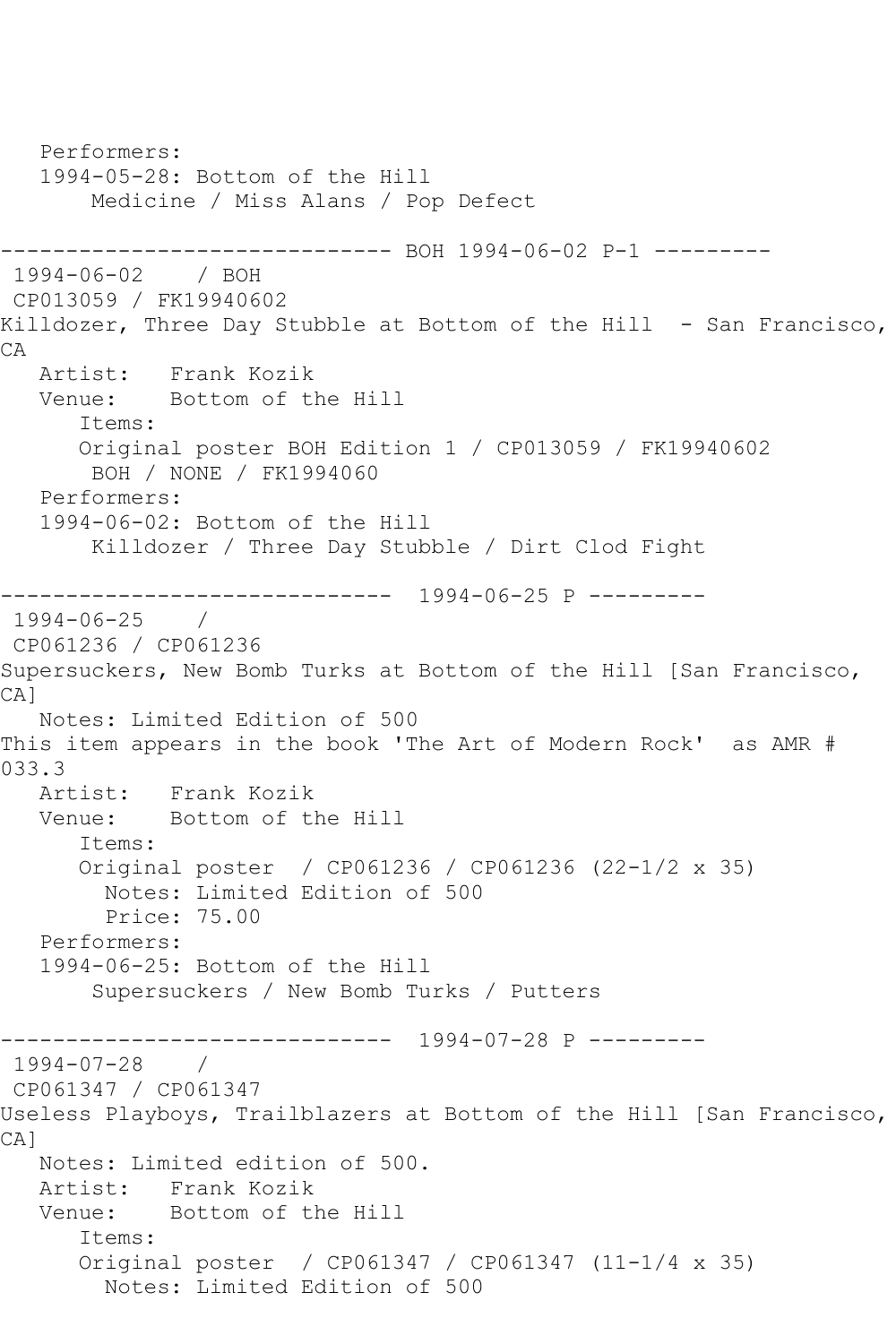Price: 50.00 Performers: 1994-07-28: Bottom of the Hill Useless Playboys / Trailblazers ------------------------------ BOH 1994-08-08 P --------- 1994-08-08 / BOH CP025022 / CP025022 Thee Hypnotics, Vanilla Trainwreck at Bottom of the Hill Artist: Frank Kozik<br>Venue: Bottom of th Bottom of the Hill Items: Original poster BOH / CP025022 / CP025022 Price: 75.00 Original poster BOH / CP061349 Performers: 1994-08-08: Bottom of the Hill Thee Hypnotics / Vanilla Trainwreck / Brian Jonestown Massacre ------------------------------ 1994-09-17 P --------- 1994-09-17 / CP061276 / CP061276 Phantom Surfers, Boss Martian at Bottom of the Hill [San Francisco, CA] Notes: Limited edition of 500. Artist: Frank Kozik Venue: Bottom of the Hill Items: Original poster / CP061276 / CP061276 (17-1/2 x 22-1/2) Notes: Limited Edition of 500 Price: 75.00 Performers: 1994-09-17: Bottom of the Hill Phantom Surfers / Boss Martian / Orbit and the Purple Knifs ------------------------------ 1994-10-13 P --------- 1994-10-13 / CP061274 / CP061274 Blag Dalia, Pervis at Bottom of the Hill [San Francisco, CA] Notes: Limited edition of 500. Artist: Frank Kozik Venue: Bottom of the Hill Promoter: Man's Ruin Records Items: Original poster / CP061274 / CP061274 (17-1/2 x 22-1/2) Notes: Limited Edition of 500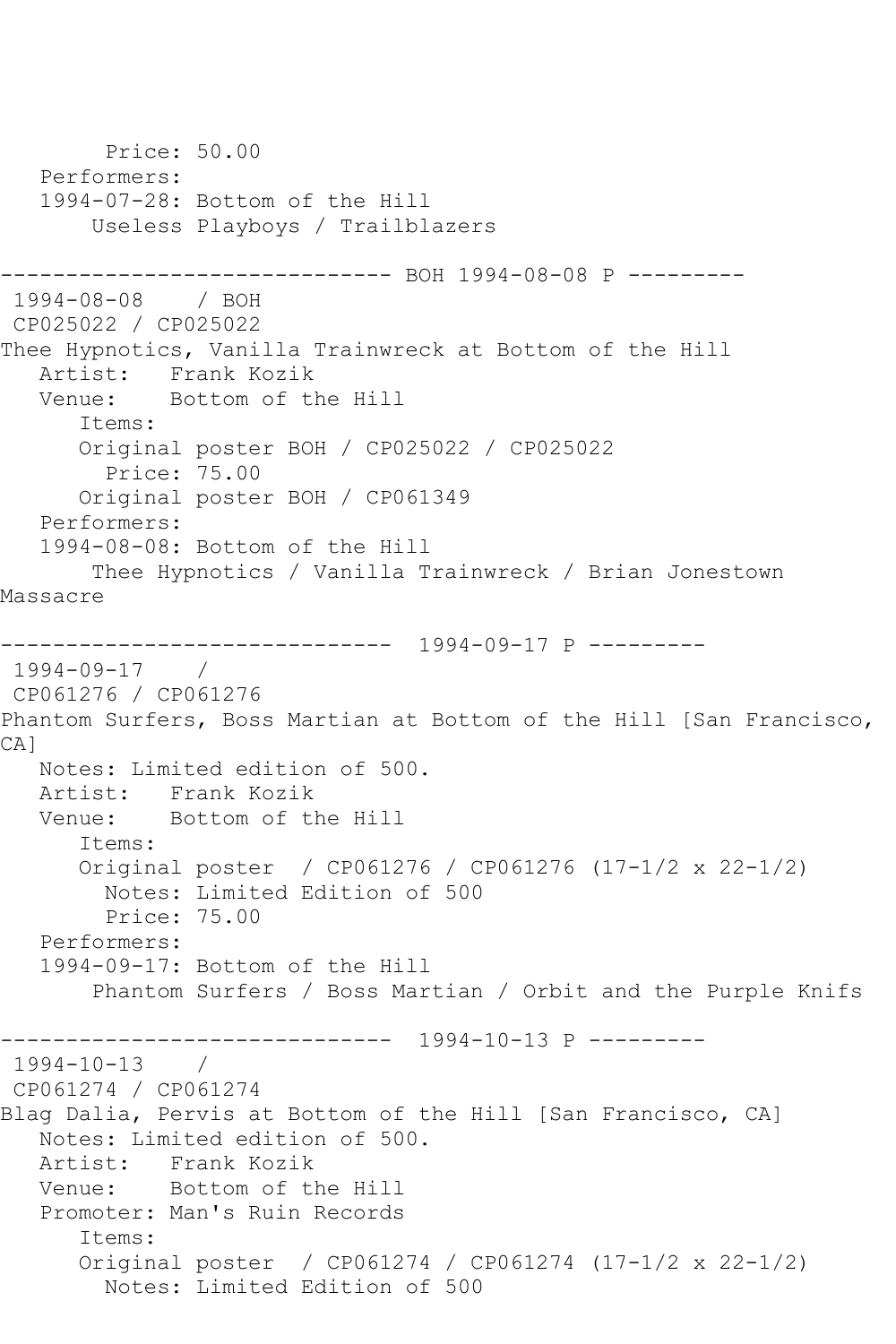Price: 50.00 Performers: 1994-10-13: Bottom of the Hill Blag Dalia / Pervis / Creeps in Exile  $--------- 1994-10-26 P$  ---------1994-10-26 / CP061231 / CP061231 Gas Huffer, Tilt at Bottom of the Hill [San Francisco, CA] Notes: Signed Limited Edition of 500 This item appears in the book 'The Art of Modern Rock' as AMR # 032.7 Artist: Frank Kozik Venue: Bottom of the Hill Promoter: Gaerhaed Items: Original poster / CP061231 / CP061231 (22-1/2 x 35) Notes: Limited Edition of 500 Price: 75.00 Performers: 1994-10-26: Bottom of the Hill Gas Huffer / Tilt / Corduroy ------------------------------ BOH 1995-01-25 P --------- 1995-01-25 / BOH CP010671 / CS06708 Plainfield, Mol Trifid at Bottom of the Hill - San Francisco, CA Artist: Psychic Sparkplug Venue: Bottom of the Hill Items: Original poster BOH / CP010671 / CS06708 Performers: 1995-01-25: Bottom of the Hill Plainfield / Mol Trifid / Frumious Bandersnatch ------------------------------ 1995-01-26 P --------- 1995-01-26 / CP061352 / CP061352 Noise Pop Festival 1995 Notes: Signed Limited Edition of 500 This item appears in the book 'The Art of Modern Rock' as AMR # 030.5<br>Artist: Frank Kozik Venue: Kilowatt Promoter: Horse Brand Production Items: Original poster / CP061352 / CP061352 (11-1/4 x 35)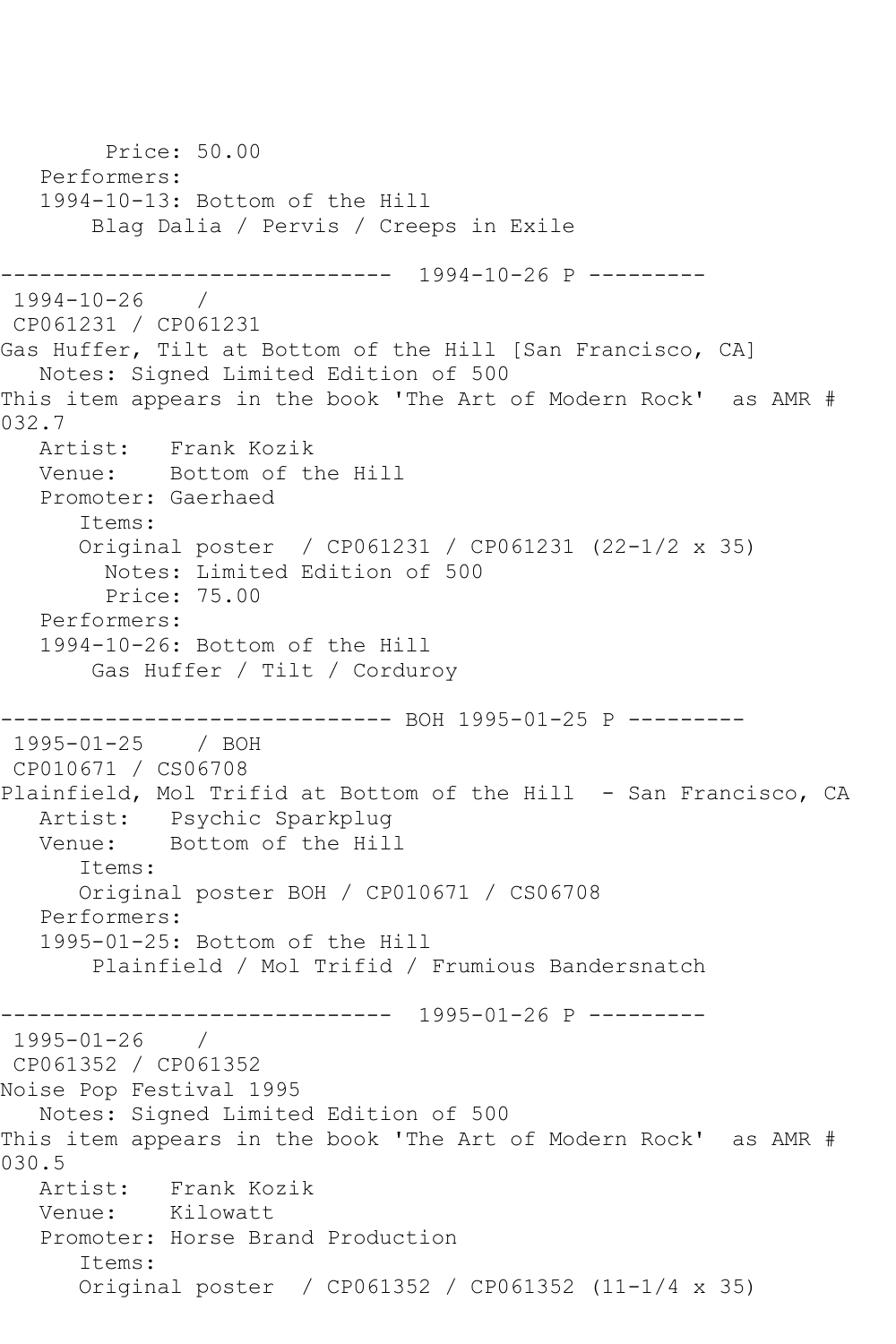```
 Notes: Limited Edition of 500
         Price: 75.00
    Performers:
    1995-01-26: Kilowatt
        Inch / Engine / Snowmen / Creeper Lagoon / Baby Carrot
    1995-01-27: Bottom of the Hill
        Meices / Uncle Joe's Big Ol Driver / Alcohol Funnycar / Flake
    1995-01-28: Flop / Corduroy / Knapsack / Package
    1995-01-28: Fastback / Bracket / Carlos / Slider
    1995-01-29: Great American Music Hall
        Jawbreaker / Fluf / Overwhelming Colorfast / Pee
       ------------------------------ BOH 1995-02-13 P-1 ---------
1995-02-13 / BOH 
CP013108 / FK19950213
Mule, Star 69 at Bottom of the Hill - San Francisco, CA
  Artist: Frank Kozik<br>Venue: Bottom of tl
            Bottom of the Hill
       Items:
       Original poster BOH Edition 1 / CP013108 / FK19950213
    Performers:
    1995-02-13: Bottom of the Hill
        Mule / Star 69 / Kill Creek
             ------------------------------ 1995-02-13 P ---------
1995 - 02 - 13CP061229 / CP061229
Mule, Five Star Brand at Bottom of the Hill [San Francisco, CA]
   Notes: Limited edition of 500.
       Benefit: Best Quality Leaf Stay Moist Pouch Chewing Tobacco
   Artist: Frank Kozik
   Venue: Bottom of the Hill
       Items:
       Original poster / CP061229 / CP061229 (22-1/2 x 34-1/2)
         Notes: Limited Edition of 500
   Performers:
    1995-02-13: Bottom of the Hill
        Mule / Five Star Brand / Star 69 / Kill Creek
------------------------------ 1995-03-02 P ---------
1995-03-02 / 
CP051658 / CP051658
Gas Huffer, Reactive Resin at Mess Club
   Artist: Coop
   Venue: Mess Club
       Items:
       Original poster / CP051658 / CP051658
```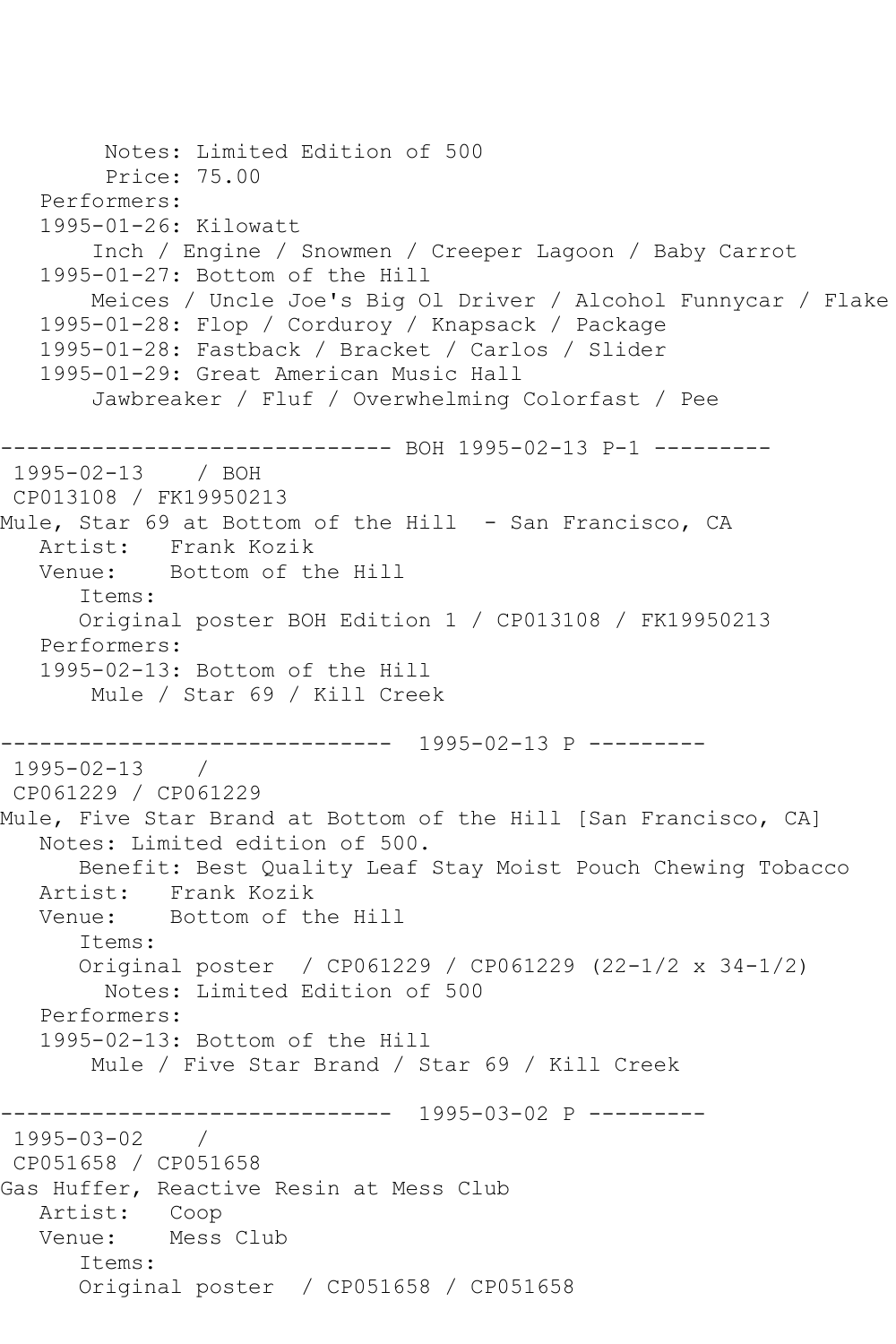```
 Performers:
    1995-03-02: Mess Club
        Gas Huffer / Reactive Resin
    1995-03-03: Our House
        Gas Huffer / Reactive Resin
    1995-03-04: Casbah
        Gas Huffer / Reactive Resin
    1995-03-05: Las Palmas Theater
        Gas Huffer / Reactive Resin
    1995-03-07: Double Down
        Gas Huffer / Reactive Resin
    1995-03-08: Dragon Fly
        Gas Huffer / Reactive Resin
    1995-03-09: Edge
        Gas Huffer / Reactive Resin
    1995-03-10: Bottom of the Hill
        Gas Huffer / Reactive Resin
                 ------------------------------ 1995-03-02 P ---------
1995-03-02 / 
CP061267 / CP061267
Naughty Ones, Gary Floyd Band at Bottom of the Hill [San Francisco, 
CA]
   Artist: Frank Kozik
   Venue: Bottom of the Hill
       Items:
       Original poster / CP061267 / CP061267 (25-1/2 x 38-1/4)
         Price: 50.00
    Performers:
    1995-03-02: Bottom of the Hill
        Naughty Ones / Gary Floyd Band
    1995-03-03: Bimbo's 365 Club
        Naughty Ones / Useless Playboys / Royal Crown Revue
    1995-03-04: Paradise Lounge
        Naughty Ones / Useless Playboys / Super Diamond
------------------------------ BOH 1995-04-27 P-1 ---------
1995-04-27 / BOH 
CP013117 / FK19950427
Tree, Gaunt at Bottom of the Hill - San Francisco, CA
   Artist: Frank Kozik
   Venue: Bottom of the Hill
       Items:
       Original poster BOH Edition 1 / CP013117 / FK19950427
        BOH / NONE / FK1995042
    Performers:
    1995-04-27: Bottom of the Hill
```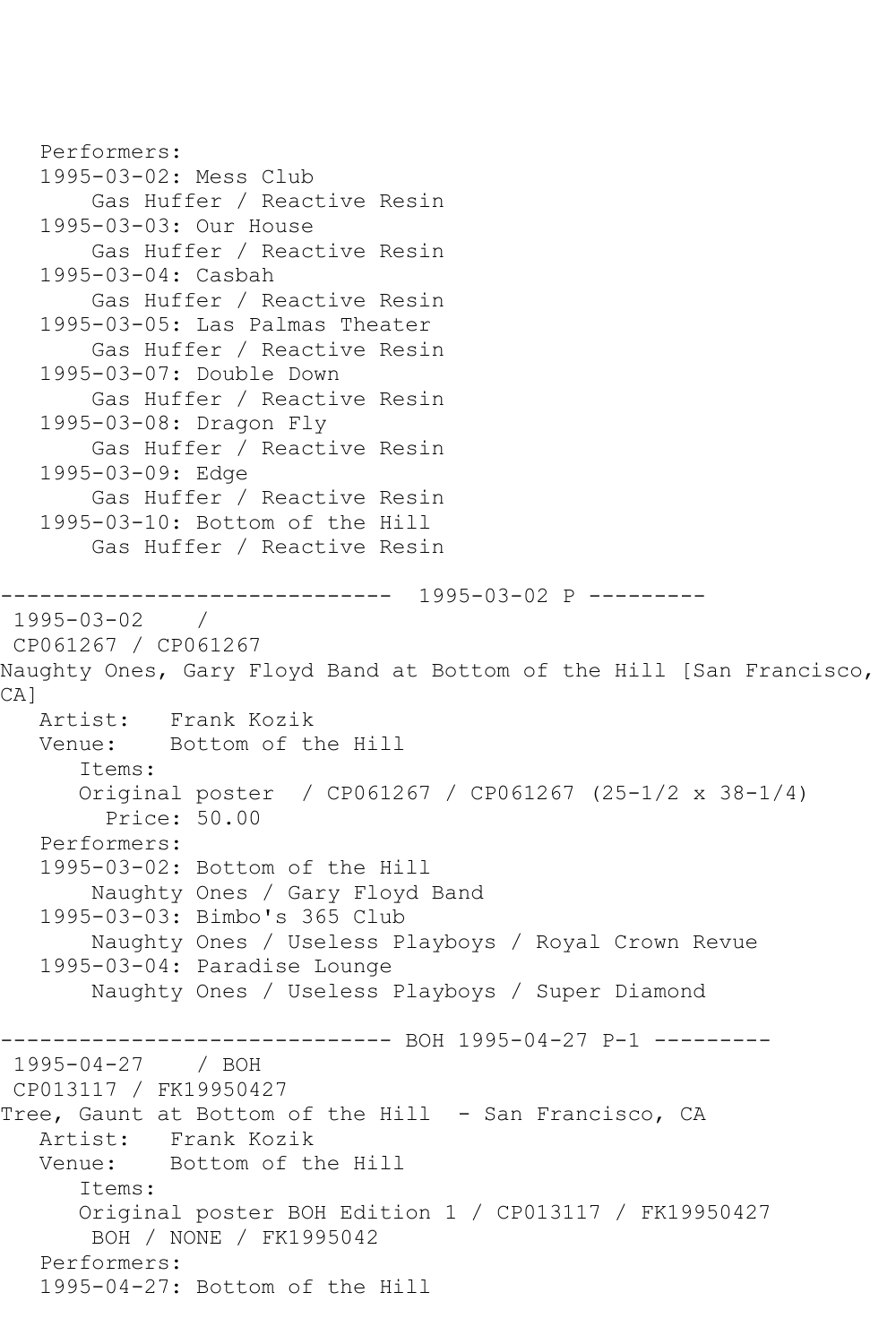Tree / Gaunt / Stompers / Honky Ball ------------------------------ BOH 1995-06-02 P-1 --------- 1995-06-02 / BOH CP013120 / FK19950602 Supersnazz, Trashwomen at Bottom of the Hill - San Francisco, CA Artist: Frank Kozik Venue: Bottom of the Hill Items: Original poster BOH Edition 1 / CP013120 / FK19950602 Performers: 1995-06-02: Bottom of the Hill Supersnazz / Trashwomen / Loudmouths ------------------------------ BOH 1995-07-29 P-1 --------- 1995-07-29 / BOH CP013130 / FK19950729 Ritual Device, Fueled at Bottom of the Hill - San Francisco, CA Artist: Frank Kozik<br>Venue: Bottom of th Bottom of the Hill Items: Original poster BOH Edition 1 / CP013130 / FK19950729 Performers: 1995-07-29: Bottom of the Hill Ritual Device / Fueled / Bottom 12 ------------------------------ BOH 1995-08-07 P-1 --------- 1995-08-07 / BOH CP013133 / FK19950807 Kyuss, Blag Dahlia at Bottom of the Hill - San Francisco, CA Artist: Frank Kozik Venue: Bottom of the Hill Items: Original poster BOH Edition 1 / CP013133 / FK19950807 BOH / NONE / FK1995080 Performers: 1995-08-07: Bottom of the Hill Kyuss / Blag Dahlia / Fatso Jetson ------------------------------ BOH 1995-10-10 P-1 --------- 1995-10-10 / BOH CP013151 / FK19951010 Red Ants, Cheater Slicks at Bottom of the Hill - San Francisco, CA Artist: Frank Kozik Venue: Bottom of the Hill Items: Original poster BOH Edition 1 / CP013151 / FK19951010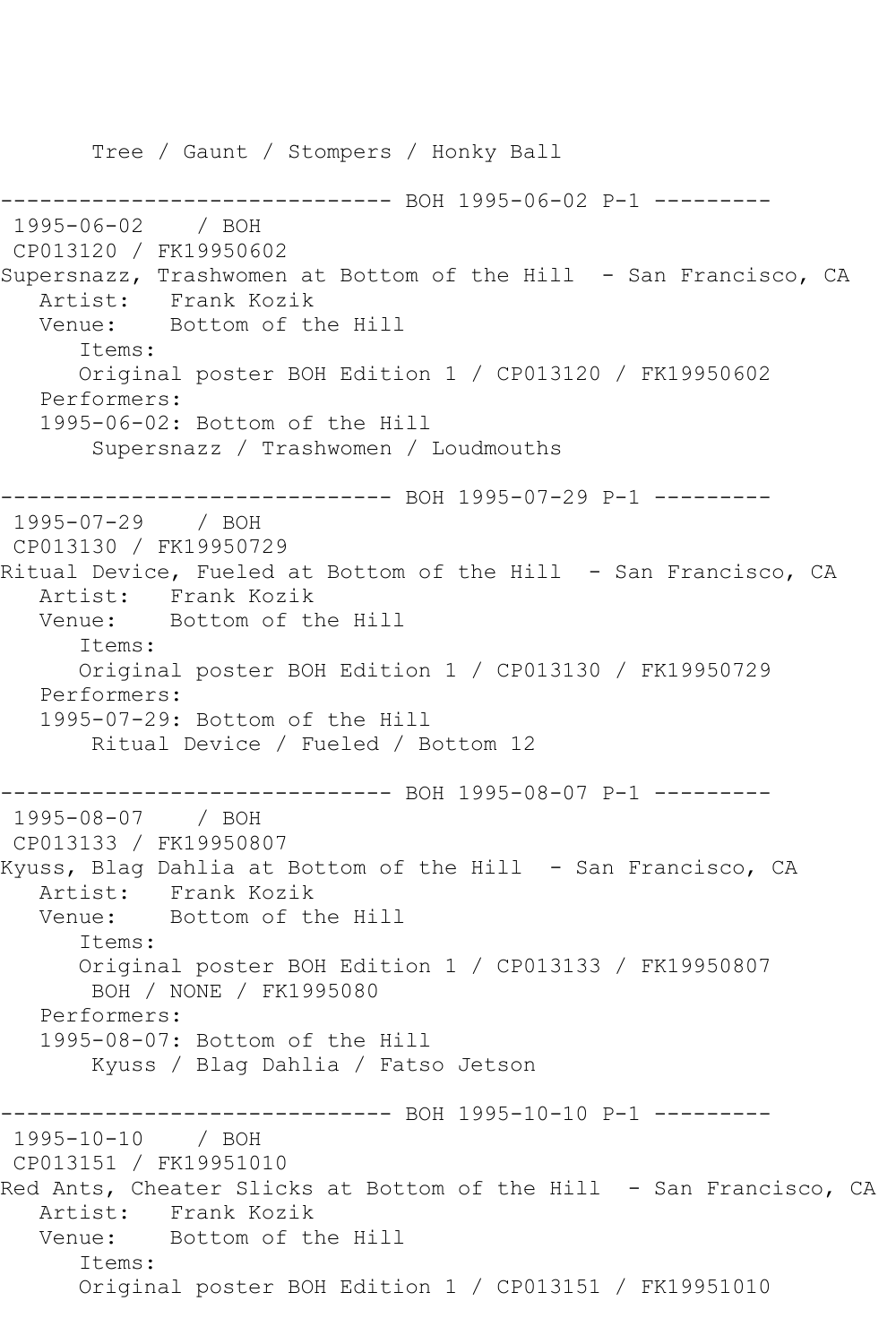Performers: 1995-10-10: Bottom of the Hill Red Ants / Cheater Slicks / Tanner ------------------------------ BOH 1995-10-29 P-1 --------- 1995-10-29 / BOH CP013156 / FK19951029 Pervis, Screaming at Bottom of the Hill - San Francisco, CA Artist: Frank Kozik Venue: Bottom of the Hill Items: Original poster BOH Edition 1 / CP013156 / FK19951029 BOH / NONE / FK1995102 Performers: 1995-10-29: Bottom of the Hill Pervis / Screaming / Bloody Mary ------------------------------ 1995-12-31 P --------- 1995-12-31 / CP051656 / CP051656 Phantom Surfers, Trash Women at Bottom of the Hill - San Francisco, CA Benefit: New Year's Eve / 1995 Artist: Coop Venue: Bottom of the Hill Items: Original poster / CP051656 / CP051656 Price: 125.00 Performers: 1995-12-31: Bottom of the Hill Phantom Surfers / Trash Women / Count Backwards / Brent Woods ------------------------------ BOH 1996-02-22 P-1 --------- 1996-02-22 / BOH CP013181 / FK19960222 Colorfast, Stuntman at Bottom of the Hill - San Francisco, CA Artist: Frank Kozik Venue: Bottom of the Hill Items: Original poster BOH Edition 1 / CP013181 / FK19960222 Performers: 1996-02-22: Bottom of the Hill Colorfast / Stuntman / American Sense / No Knife / Spackle / Fastbacks / Bracket / Chixdiggit / Actionslacks / Meices / Red 5 / Skiploader / Carlos / Trackstar / Supersuckers / Tenderloin / Clarke Nova / Peppercorn / Skyscrapers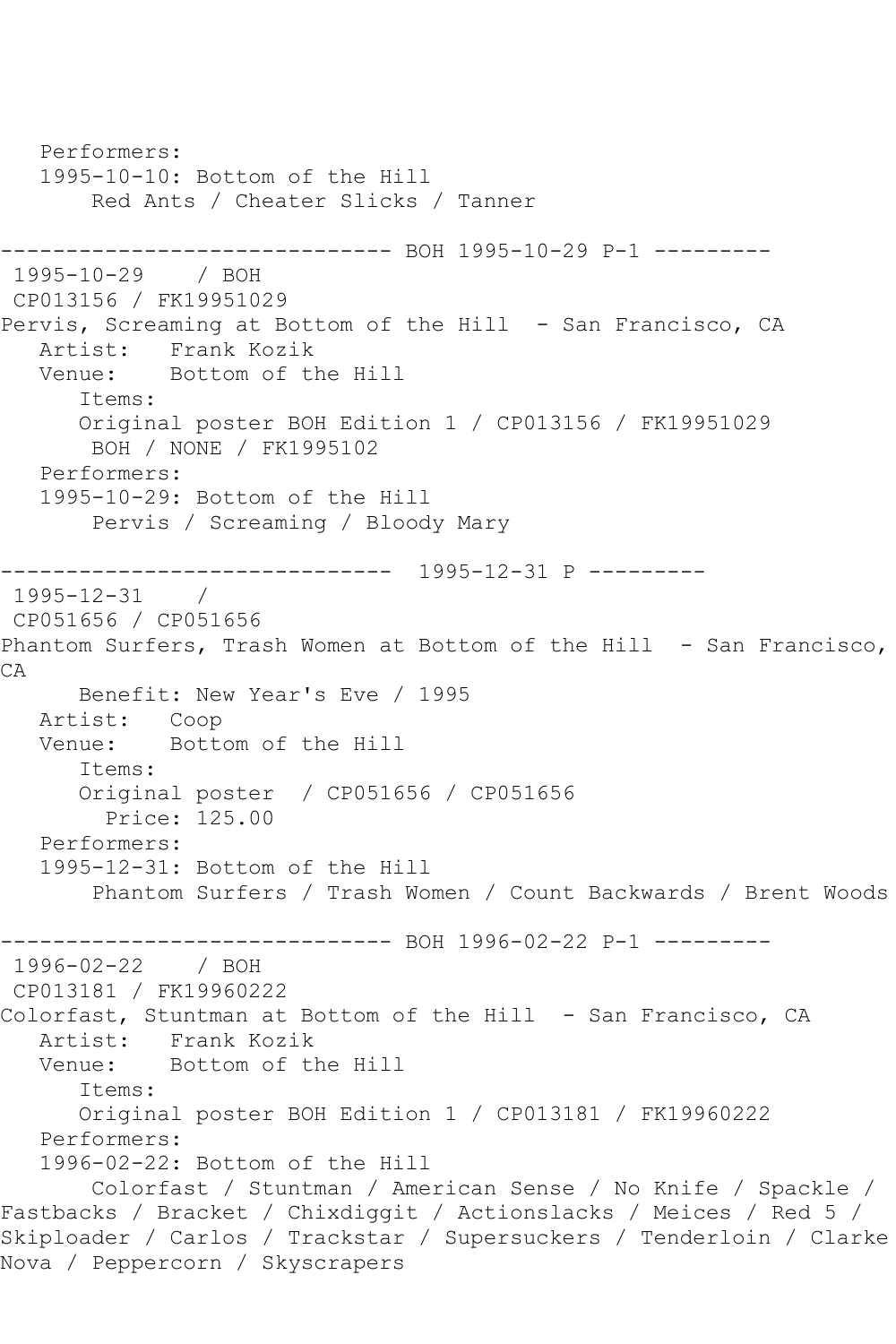------------------------------ BOH 1996-04-10 P --------- 1996-04-10 / BOH CP010693 / CS06730 MCM, Monster at Bottom of the Hill - San Francisco, CA Artist: Psychic Sparkplug Venue: Bottom of the Hill Items: Original poster BOH / CP010693 / CS06730 Performers: 1996-04-10: Bottom of the Hill MCM / Monster / Sick of It All / Redemption 87 ------------------------------ BOH 1996-05-16 P --------- 1996-05-16 / BOH CP010727 / CS06764 Unwound, Lowercase at Bottom of the Hill - San Francisco, CA Artist: Psychic Sparkplug<br>Venue: Bottom of the Hil Bottom of the Hill Items: Original poster BOH / CP010727 / CS06764 Performers: 1996-05-16: Bottom of the Hill Unwound / Lowercase ------------------------------ BOH 1996-07-26 P-1 --------- 1996-07-26 / BOH CP014512 / MARM318 Heavy Into Jeff, Thrill Pillows at Bottom of the Hill - San Francisco, CA Venue: Bottom of the Hill Promoter: ASCAP Items: Original poster BOH Edition 1 / CP014512 / MARM318 Performers: 1996-07-26: Bottom of the Hill Heavy Into Jeff / Thrill Pillows / Hugh / Amplifier ------------------------------ BOH 1996-09-26 P-1 --------- 1996-09-26 / BOH CP013244 / FK20000926B Buttrer, Money Mark at Bottom of the Hill - San Francisco, CA Artist: Frank Kozik Venue: Bottom of the Hill Items: Original poster BOH Edition 1 / CP013244 / FK20000926B Performers: 1996-09-26: Bottom of the Hill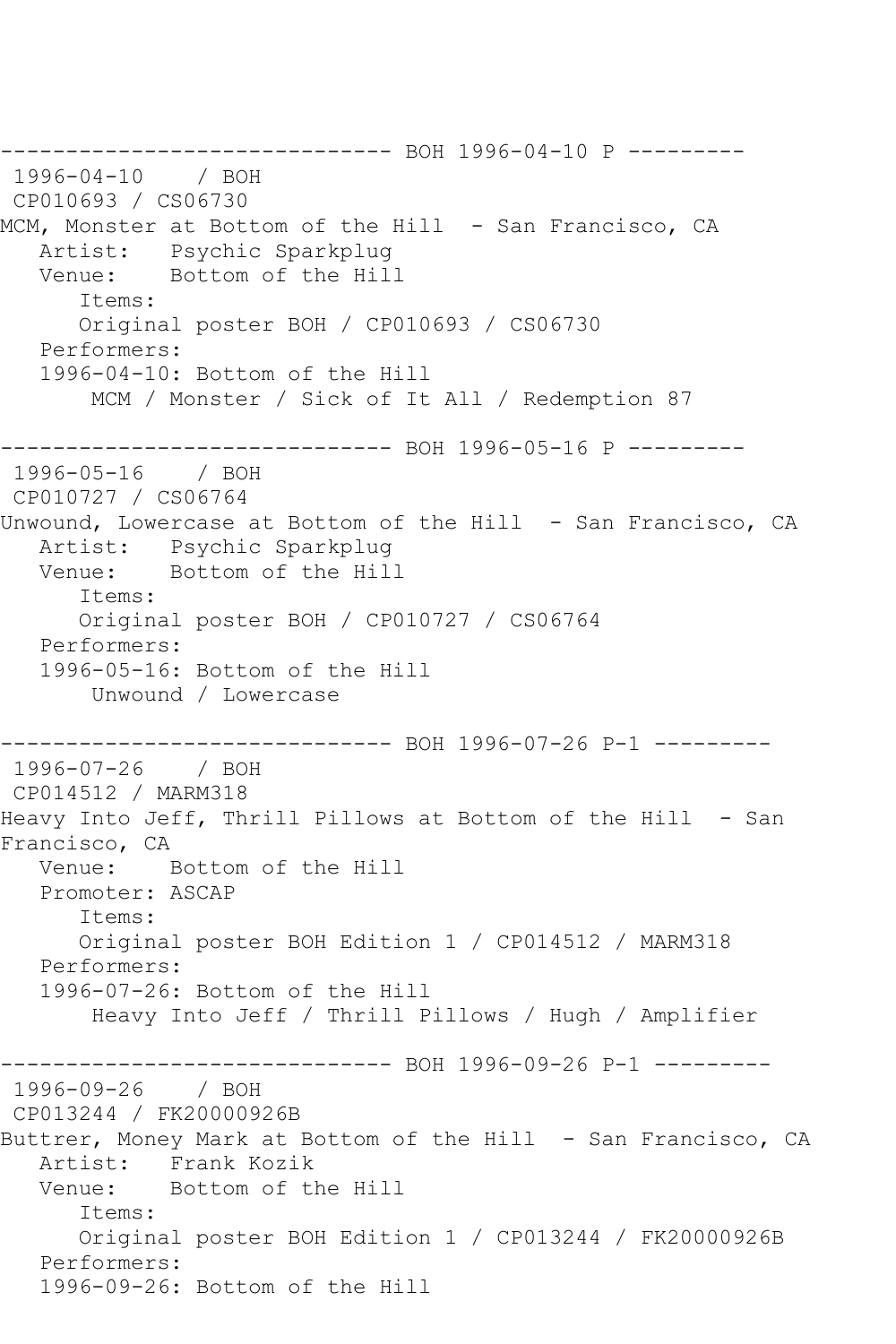Buttrer / Money Mark / Summercamp ------------------------------ BOH-PCL-161 1997 P ---------  $/$  BOH PCL-161 CP009202 / CP06370 Motards, Stitches at Bottom of the Hill - San Francisco, CA Private Notes: \* Signed Event: Rip-Off Rumble Artist: Alan Forbes Venue: Bottom of the Hill Promoter: KUSF Items: Original poster BOH-PCL-161 / CP009202 / CP06370 Price: 50.00 Performers: 1997-05-23: Bottom of the Hill Set: PCL Motards / Stitches / Steve McQueens / Illnesses / Brides / Retardos 1997: Kilowatt Registrators / Chinese Millionaires / Infections / Spites 1997-05-24: Kilowatt Oblivions / Loli and the Chones -------------------- BOH 1997-01-31 P ---------1997-01-31 / BOH CP010821 / CS06858 Mermen at Bottom of the Hill - San Francisco, CA Artist: Ron Donovan Venue: Bottom of the Hill Items: Original poster BOH / CP010821 / CS06858 Performers: 1997-01-31: Bottom of the Hill Mermen ------------------------------ BOH 1997-05-16 P --------- 1997-05-16 / BOH CP010510 / CS06547 Liar at Bottom of the Hill - San Francisco, CA Artist: Ron Donovan Venue: Bottom of the Hill Promoter: Firehouse Items: Original poster BOH / CP010510 / CS06547 Performers: 1997-05-16: Bottom of the Hill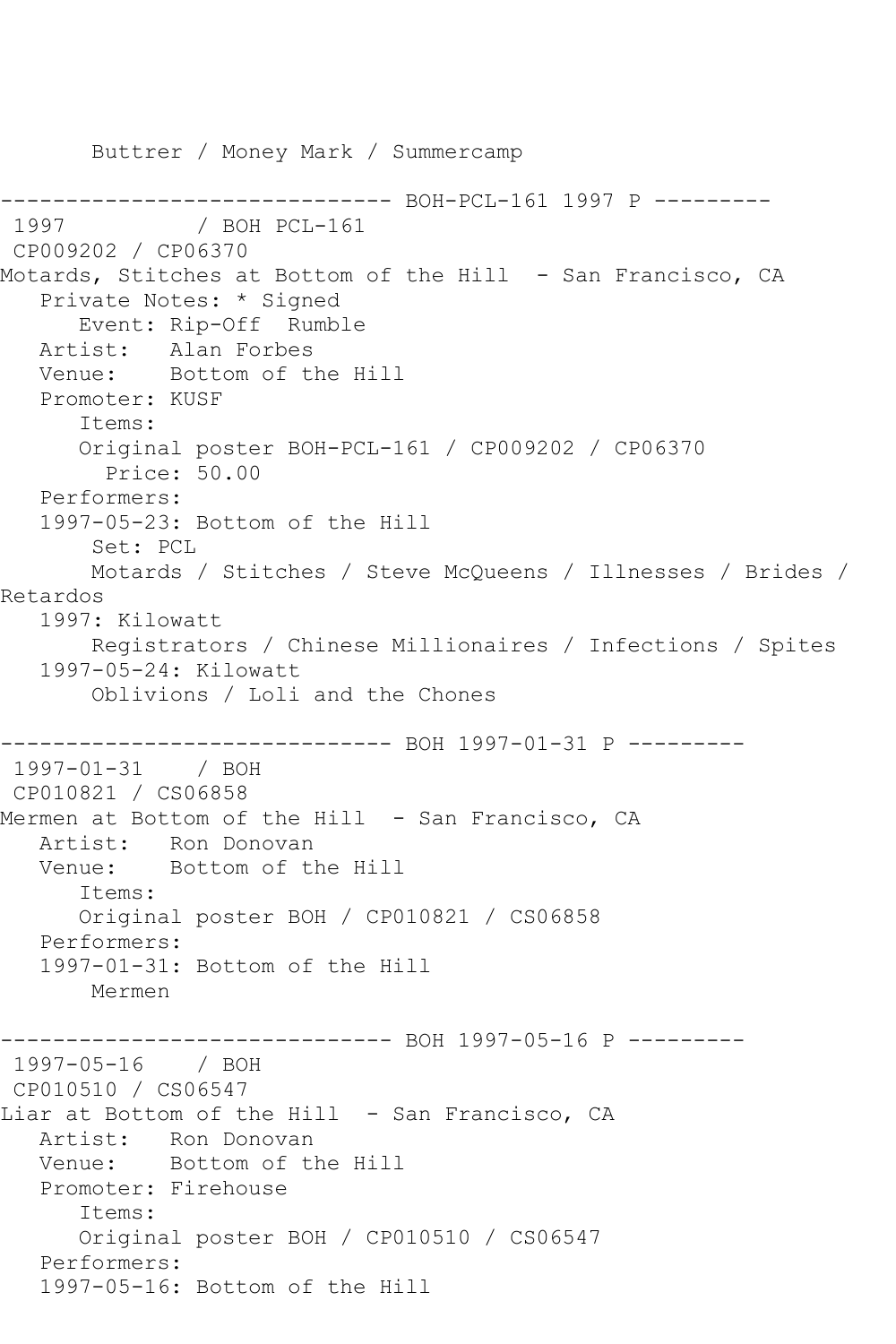Liar

```
------------------------------ BOH 1997-07-04 P-1 ---------
1997-07-04 / BOH 
CP013208 / FK19970704
Hot Rod at Bottom of the Hill - San Francisco, CA
   Artist: Frank Kozik
   Venue: Bottom of the Hill
       Items:
       Original poster BOH Edition 1 / CP013208 / FK19970704
        BOH / NONE / FK1997070
   Performers:
   1997-07-04: Bottom of the Hill
       Hot Rod
------------------------------ BOH-PCL-171 1997-08-23 P ---------
1997-08-23 / BOH PCL-171
CP009174 / CP06342
Dwarves, Zeek
   Private Notes: * Signed
   Artist: Alan Forbes
   Venue: Bottom of the Hill
   Promoter: Art Rock PCL Series
       Items:
      Original poster BOH-PCL-171 / CP009174 / CP06342
         Price: 25.00
   Performers:
   1997-08-23: Bottom of the Hill
        Set: PCL
        Dwarves / Zeek / U.S. Bombs
------------------------------ BOH-PCL-173 1997-09-20 P ---------
1997-09-20 / BOH PCL-173
CP009173 / CP06341
Makers, 5, 6, 7, 8's at Bottom of the Hill - San Francisco, CA
   Private Notes: * Signed
   Artist: Alan Forbes
   Venue: Bottom of the Hill
   Promoter: Art Rock PCL Series
       Items:
       Original poster BOH-PCL-173 / CP009173 / CP06341
         Price: 25.00
   Performers:
   1997-09-20: Bottom of the Hill
        Set: PCL
       Makers / 5, 6, 7, 8's / Bobbyteens / Retardos
```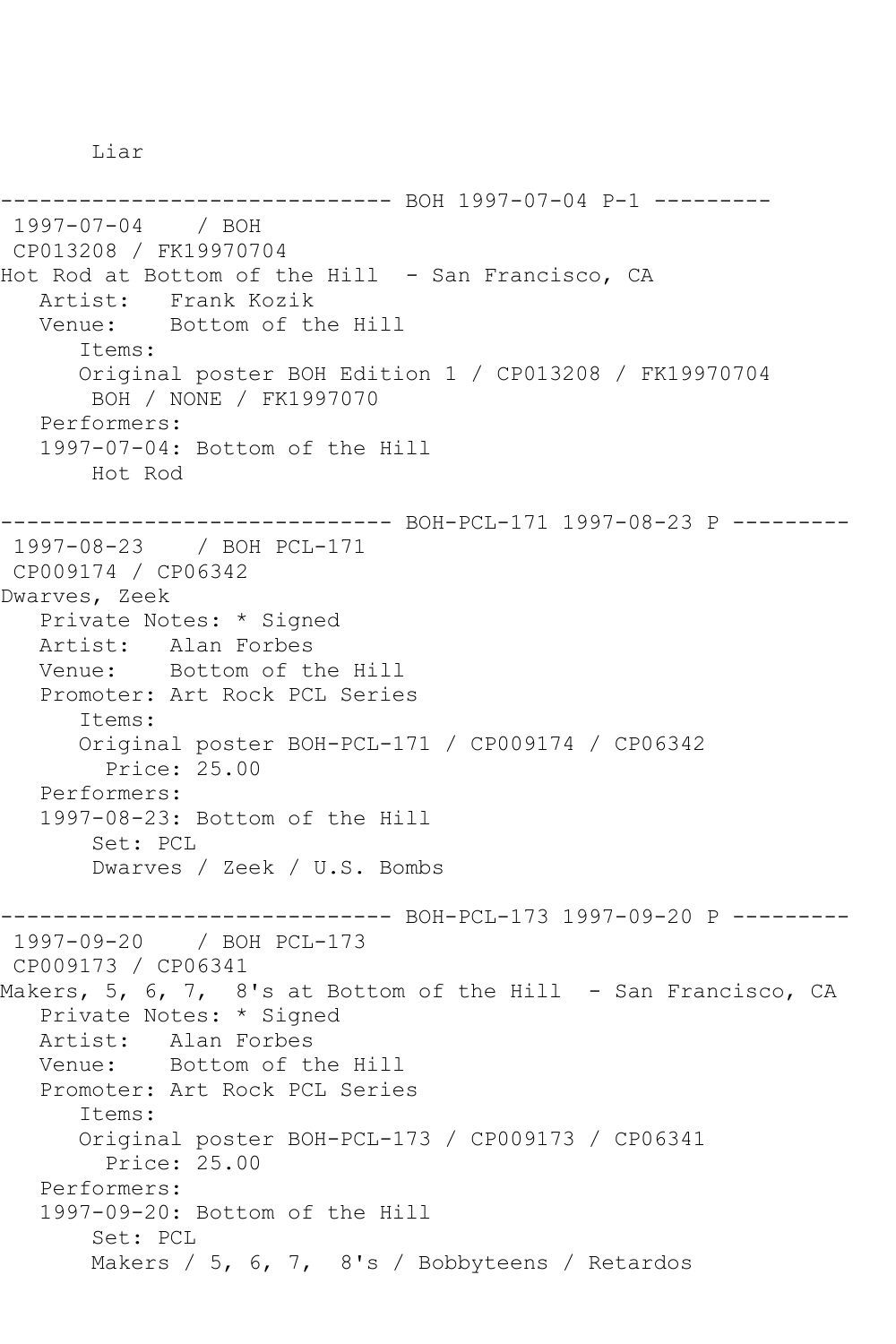------------------------------ BOH-PCL-191 1998 P ---------  $/$  BOH PCL-191 CP009181 / CP06349 Fastbacks, Chixdiggit at Bottom of the Hill - San Francisco, CA Private Notes: \* Signed<br>Artist: Alan Forbes Alan Forbes Venue: Bottom of the Hill Promoter: Art Rock PCL Series Items: Original poster BOH-PCL-191 / CP009181 / CP06349 Price: 25.00 Performers: 1998: Bottom of the Hill Set: PCL Fastbacks / Chixdiggit / Pure Joy / Lunchbox ------------------------------ BOH-PCL-188 1998-01-24 P --------- 1998-01-24 / BOH PCL-188 CP009184 / CP06352 Jesus Lizard, Stanford Prison Experiment Private Notes: \* Signed<br>Artist: Alan Forbes Alan Forbes Venue: Bottom of the Hill Promoter: Art Rock PCL Series Items: Original poster BOH-PCL-188 / CP009184 / CP06352 Price: 25.00 Performers: 1998-01-24: Bottom of the Hill Set: PCL Jesus Lizard / Stanford Prison Experiment / Zen Guerilla ------------------------------ 1998-02-25 P --------- 1998-02-25 / CP700909 / CP700909 Imperial Teen, P.E.E. at Great American Music Hall [San Francisco, CA] Notes: This item appears in the book 'The Art of Modern Rock' as AMR # 265.2<br>: Artist Ward Sutton Venue: Great American Music Hall Items: Original poster / CP700909 / CP700909 (35 x 22-1/2) Performers: 1998-02-25: Great American Music Hall Imperial Teen / P.E.E. / 16 Deluxe / MK Ultra / Oranger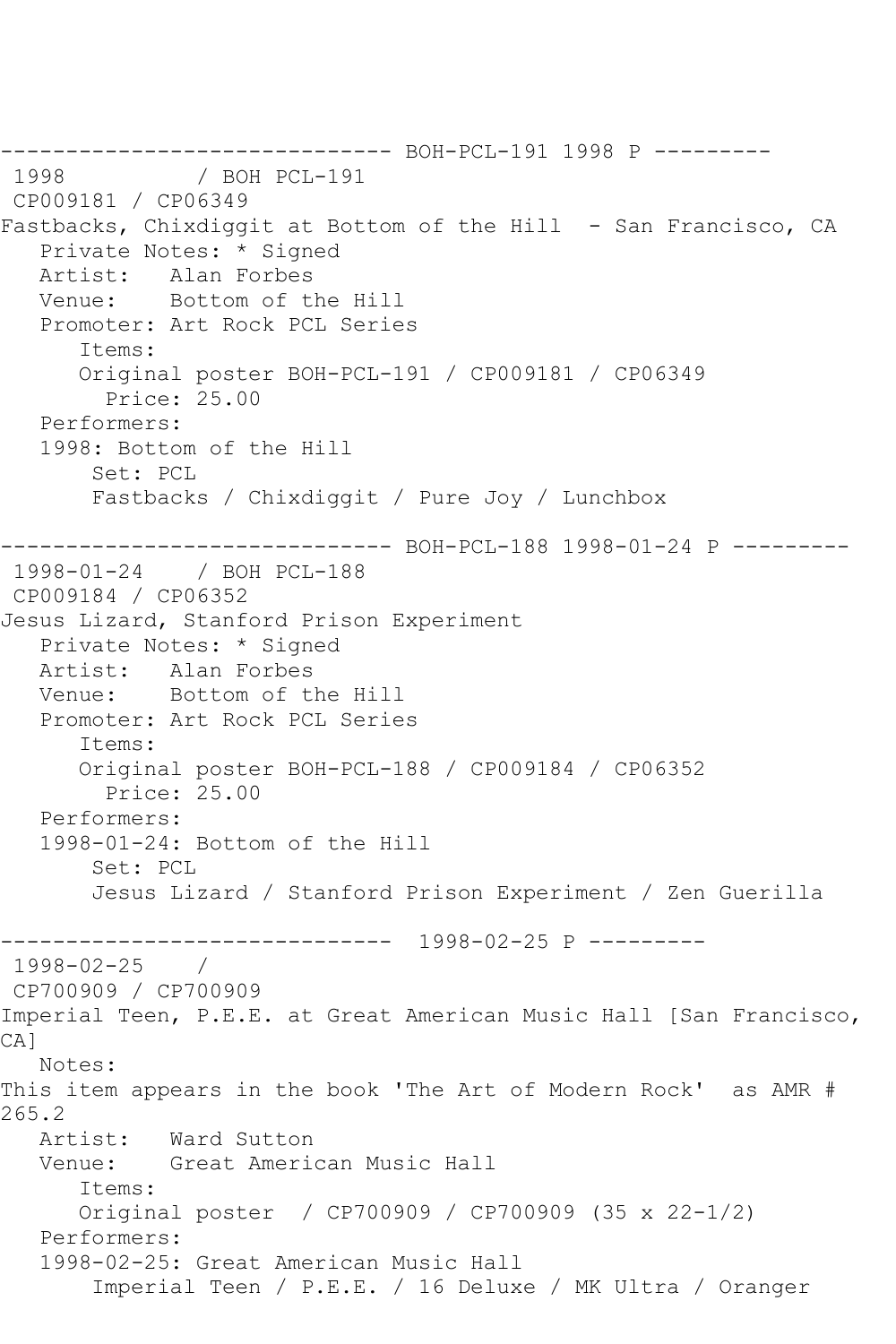1998-02-26: Bottom of the Hill Apples in Stereo / Creeper Lagoon / Beulah / Warm Wires 1998-02-27: Paradise Lounge Kingdom First / Peppercorn / Harvey Danger / Flavius / Bimbo's 365 Club Frank Black and the Catholics / John Doe Thing / Fuck / Actionslacks / Verbow 1998-02-28: Bottom of the Hill Carlos / Keeners / Red Planet / Baby Carrot 1998-02-29: Knapsack / Crumb / Foster Brooks / 7th Betty / Great American Music Hall Modest Mouse / Trackstar / Scenic Vermont / Slower Than Galaga ------------------------------ 1998-02-28 P --------- 1998-02-28 / CP700339 / CP700339 Fastbacks, Chixdiggit at Bottom of the Hill [San Francisco, CA] Notes: Signed Limited Edition of 315 This item appears in the book 'The Art of Modern Rock' as AMR # 058.2 Artist: Alan Forbes Venue: Bottom of the Hill Items: Original poster / CP700339 / CP700339 (16-1/2 x 19-1/2) Performers: 1998-02-28: Bottom of the Hill Fastbacks / Chixdiggit / Pure Joy / Lunchbox ------------------------------ BOH 1998-03-23 P-1 --------- 1998-03-23 / BOH CP018339 / PM19980323 Mary Lou Lord at Bottom of the Hill - San Francisco, CA Artist: Print Mafia Venue: Bottom of the Hill Items: Original poster BOH Edition 1 / CP018339 / PM19980323 BOH / NONE / PM1998032 Performers: 1998-03-23: Bottom of the Hill Mary Lou Lord ------------------------------ BOH-PCL-196 1998-05-06 P --------- 1998-05-06 / BOH PCL-196 CP009179 / CP06347 Bad Religion, Hate Fuck Trio at Bottom of the Hill - San Francisco, CA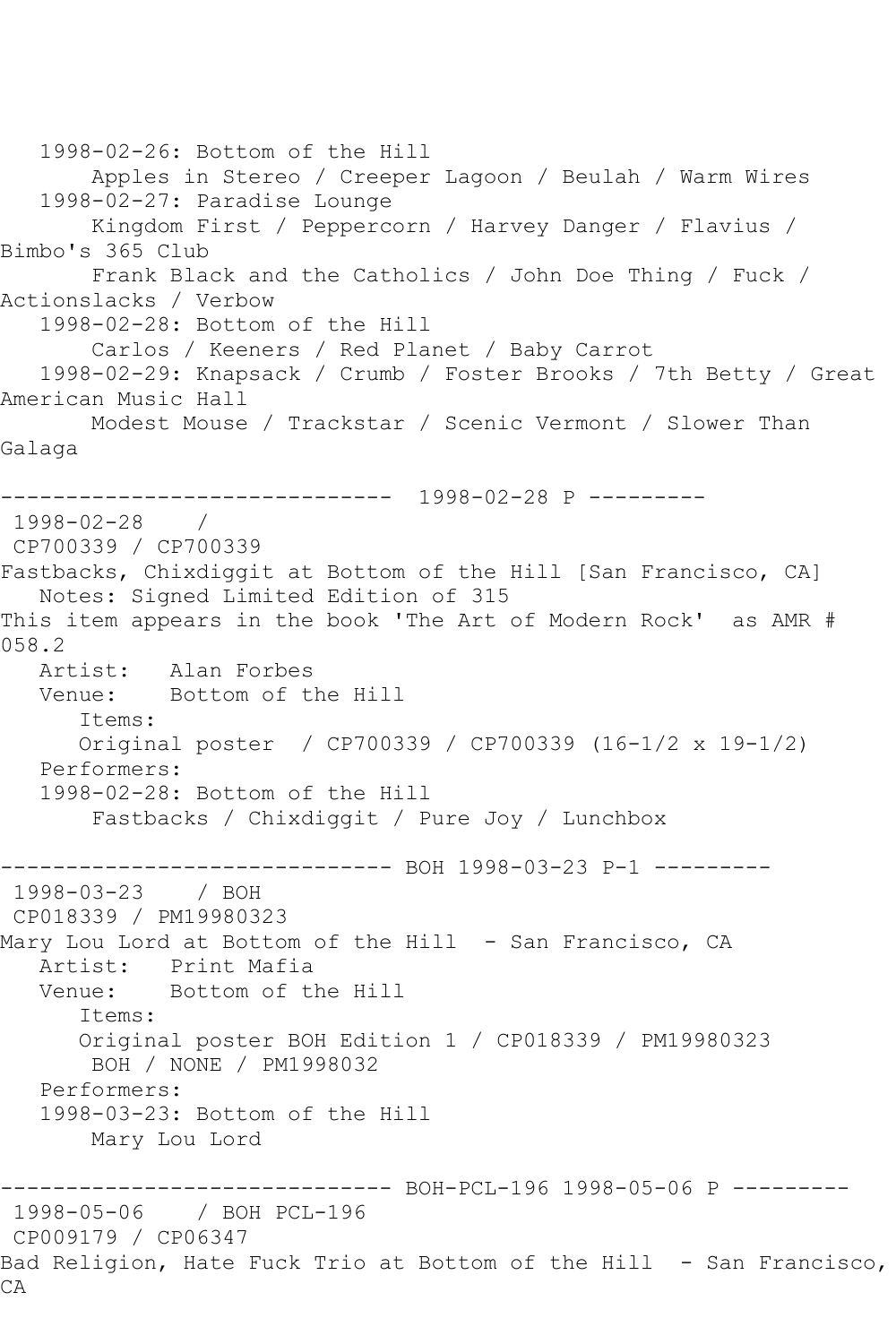Private Notes: \* Signed Artist: Alan Forbes Venue: Bottom of the Hill Promoter: Art Rock PCL Series Items: Original poster BOH-PCL-196 / CP009179 / CP06347 Price: 75.00 Performers: 1998-05-06: Bottom of the Hill Set: PCL Bad Religion / Hate Fuck Trio / Speedbuggy ------------------------------ BOH 1998-05-06 P --------- 1998-05-06 / BOH CP010625 / CS06662 Bad Religion at Bottom of the Hill - San Francisco, CA Artist: Chuck Sperry<br>Venue: Bottom of the Bottom of the Hill Items: Original poster BOH / CP010625 / CS06662 Performers: 1998-05-06: Bottom of the Hill Bad Religion ----------- BOH 1998-06-26 P-1 ---------1998-06-26 / BOH CP018341 / PM19980626 Pansy Division at Bottom of the Hill - San Francisco, CA Artist: Print Mafia<br>Venue: Bottom of th Bottom of the Hill Items: Original poster BOH Edition 1 / CP018341 / PM19980626 Performers: 1998-06-26: Bottom of the Hill Pansy Division ------------------------------ BOH 1998-06-26 P-1 --------- 1998-06-26 / BOH CP018342 / PM19980626A Red Krayola at Bottom of the Hill - San Francisco, CA Artist: Print Mafia Venue: Bottom of the Hill Items: Original poster BOH Edition 1 / CP018342 / PM19980626A BOH / NONE / PM1998062 Performers: 1998-06-26: Bottom of the Hill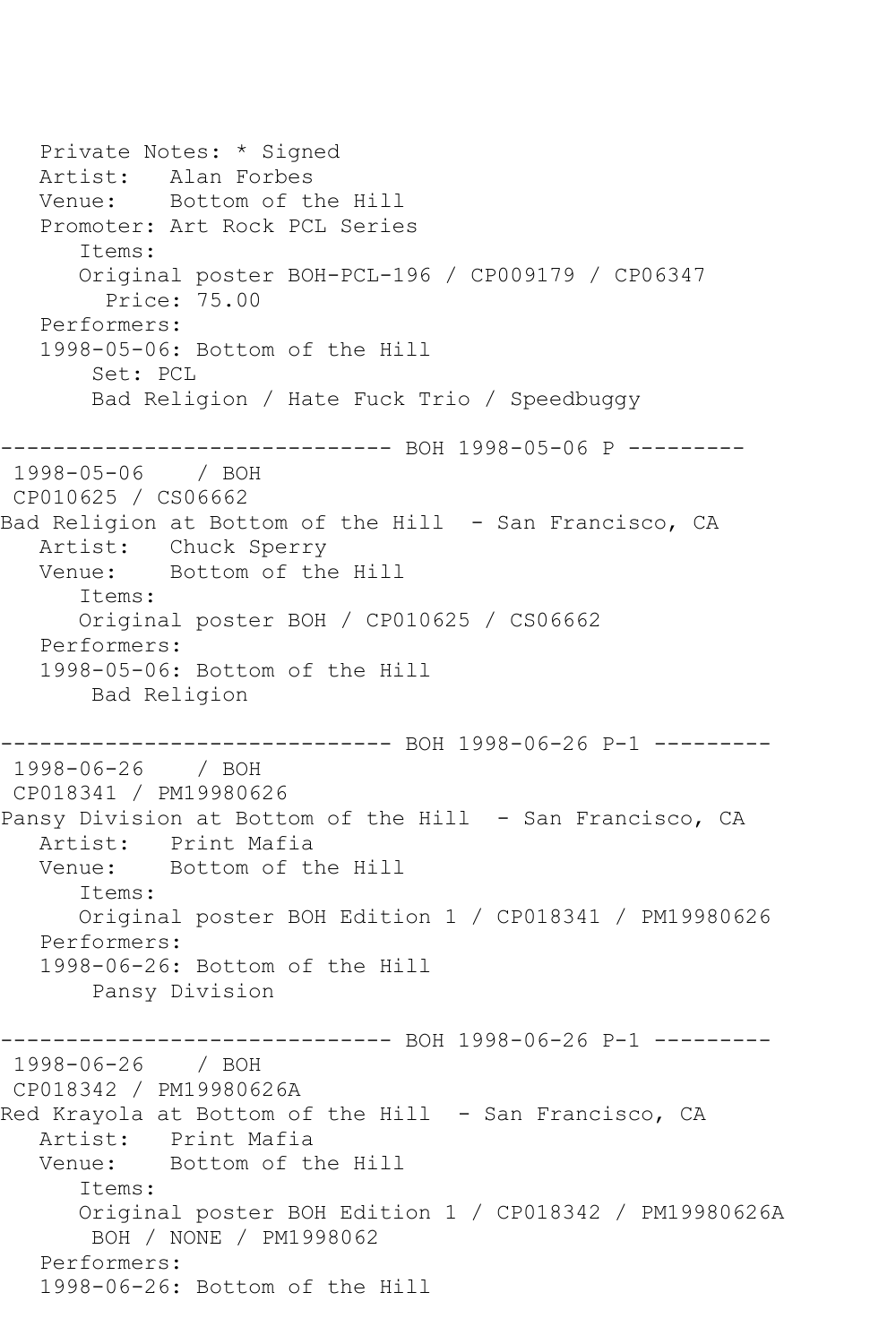Red Krayola

------------------------------ BOH-PCL-200 1998-06-27 P --------- 1998-06-27 / BOH PCL-200 CP009176 / CP06344 Man or Astroman?, Alpha Clone 1998 at Bottom of the Hill - San Francisco, CA Private Notes: \* Signed Artist: Alan Forbes Venue: Bottom of the Hill Promoter: Art Rock PCL Series Items: Original poster BOH-PCL-200 / CP009176 / CP06344 Price: 75.00 Performers: 1998-06-27: Bottom of the Hill Set: PCL Man or Astroman? / Alpha Clone 1998 / Famous Monsters ------------------------------ BOH 1998-07-10 P-1 --------- 1998-07-10 / BOH CP018344 / PM19980710 Donnas at Bottom of the Hill - San Francisco, CA Artist: Print Mafia Venue: Bottom of the Hill Items: Original poster BOH Edition 1 / CP018344 / PM19980710 BOH / NONE / PM1998071 Performers: 1998-07-10: Bottom of the Hill Donnas ------------------------------ BOH 1998-08-13 P-1 --------- 1998-08-13 / BOH CP018346 / PM19980813 Demonics at Bottom of the Hill - San Francisco, CA Artist: Print Mafia Venue: Bottom of the Hill Items: Original poster BOH Edition 1 / CP018346 / PM19980813 BOH / NONE / PM1998081 Performers: 1998-08-13: Bottom of the Hill Demonics ------------------------------ BOH-PCL-170 1998-08-21 P ---------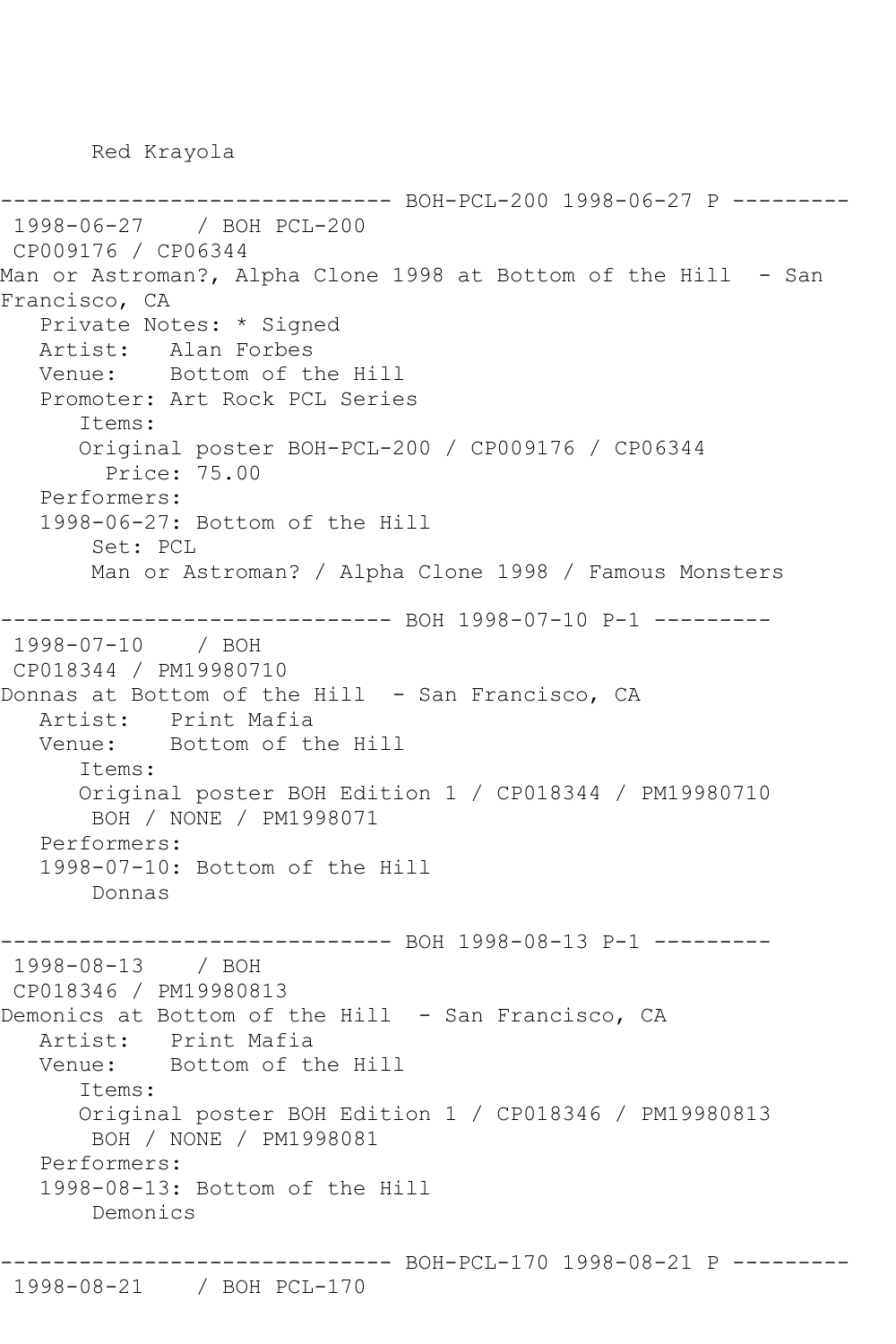CP009150 / CP06318 Servotron, Peechees at Bottom of the Hill - San Francisco, CA Private Notes: \* Signed Artist: Alan Forbes<br>Venue: Bottom of t Bottom of the Hill Promoter: Art Rock PCL Series Items: Original poster BOH-PCL-170 / CP009150 / CP06318 Price: 25.00 Performers: 1998-08-21: Bottom of the Hill Set: PCL Servotron / Peechees / ORI ------------------------------ 1999-03-28 P --------- 1999-03-28 / CP700810 / CP700810 Hot Dogs and Hot Rods at Bottom of the Hill - San Francisco, CA Notes: Limited Edition of 200 This item appears in the book 'The Art of Modern Rock' as AMR # 189.4 Artist: Alan Forbes<br>Venue: Bottom of tl Bottom of the Hill Items: Original poster / CP700810 / CP700810 (22-1/2 x 14) Performers: 1999-03-28: Bottom of the Hill Rockin Lloyd Trip / His Zip Guns / Stillman / Gerald and his Lariats ------------------------------ BOH 1999-05-15 P-1 --------- 1999-05-15 / BOH CP003281 / AF19990515 Dictators at Bottom of the Hill - San Francisco, CA Artist: Alan Forbes Venue: Bottom of the Hill Items: Original poster BOH Edition 1 / CP003281 / AF19990515 Performers: 1999-05-15: Bottom of the Hill Dictators ------------------------------ BOH 1999-05-19 P-1 --------- 1999-05-19 / BOH CP003282 / AF19990519 Gril Trouble at Bottom of the Hill - San Francisco, CA Artist: Alan Forbes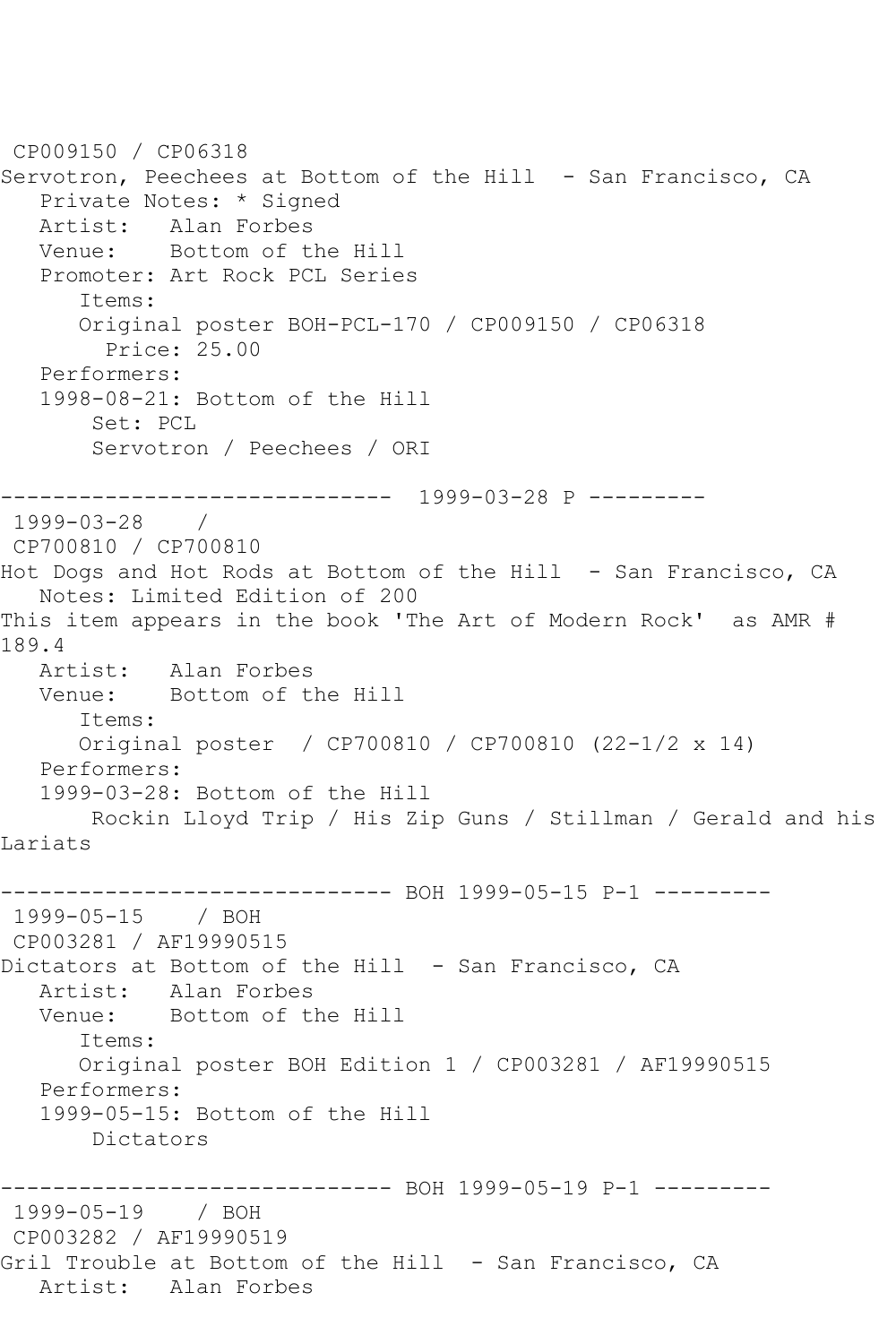Venue: Bottom of the Hill Items: Original poster BOH Edition 1 / CP003282 / AF19990519 BOH / NONE / AF1999051 Performers: 1999-05-19: Bottom of the Hill Gril Trouble ------------------------------ BOH 1999-05-21 P-1 --------- 1999-05-21 / BOH CP018357 / PM19990521 Buckcherry at Bottom of the Hill - San Francisco, CA Artist: Print Mafia Venue: Bottom of the Hill Items: Original poster BOH Edition 1 / CP018357 / PM19990521 BOH / NONE / PM1999052 Performers: 1999-05-21: Bottom of the Hill Buckcherry ------------------------------ BOH 1999-06-11 P-1 --------- 1999-06-11 / BOH CP003287 / AF19990611 Zen Guerilla at Bottom of the Hill - San Francisco, CA Artist: Alan Forbes Venue: Bottom of the Hill Items: Original poster BOH Edition 1 / CP003287 / AF19990611 BOH / NONE / AF1999061 Performers: 1999-06-11: Bottom of the Hill Zen Guerilla ----------- BOH 1999-06-11 P ---------1999-06-11 / BOH CP010811 / CS06848 Zen Guerilla, Quadrajets at Bottom of the Hill - San Francisco, CA Artist: Alan Forbes<br>Venue: Bottom of tl Bottom of the Hill Items: Original poster BOH / CP010811 / CS06848 Performers: 1999-06-11: Bottom of the Hill Zen Guerilla / Quadrajets / Fireballs of Freedom ------------------------------ BOH 1999-06-19 P-1 ---------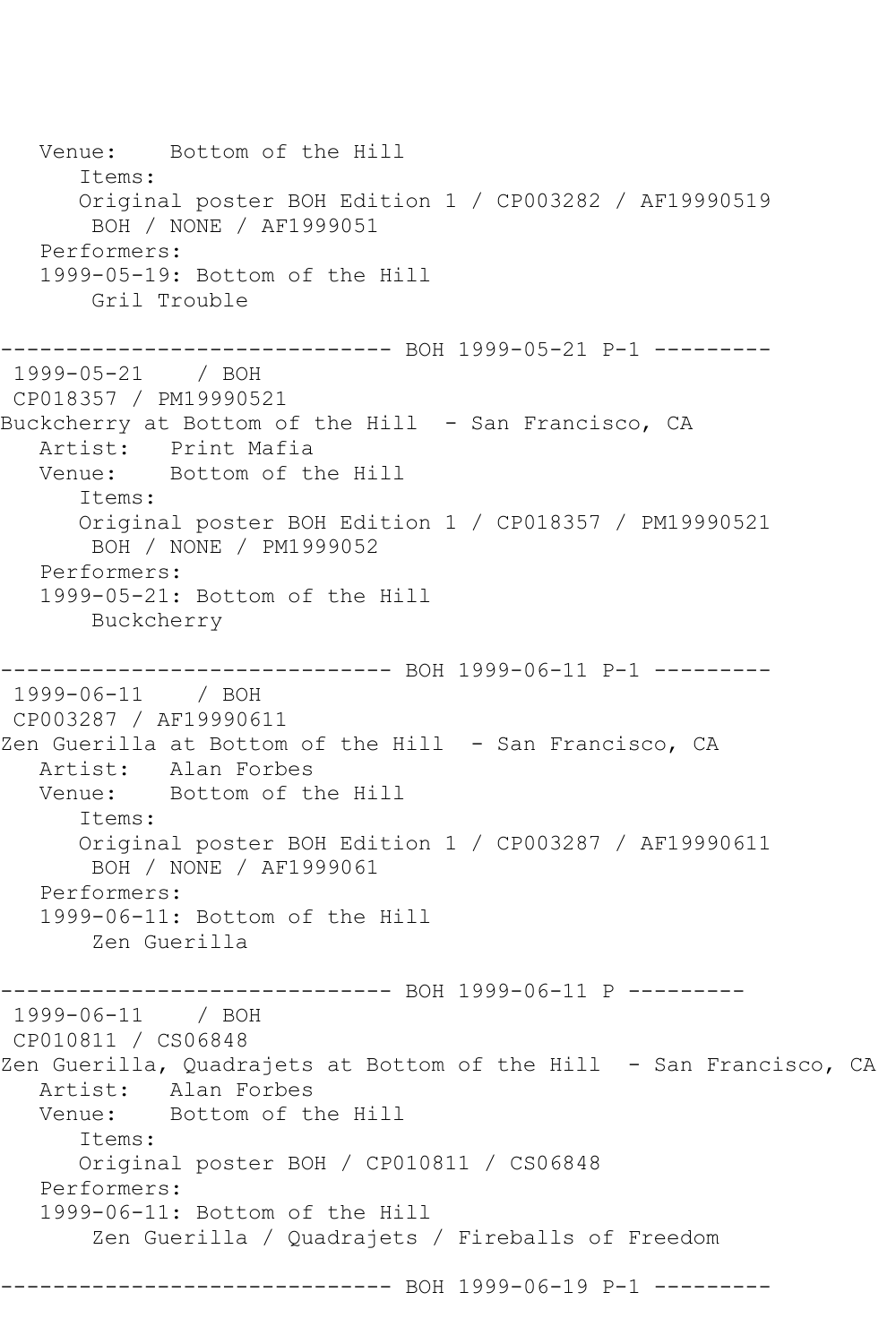1999-06-19 / BOH CP003288 / AF19990619 Phantom Surfers at Bottom of the Hill - San Francisco, CA Artist: Alan Forbes<br>Venue: Bottom of tl Bottom of the Hill Items: Original poster BOH Edition 1 / CP003288 / AF19990619 Performers: 1999-06-19: Bottom of the Hill Phantom Surfers ------------------------------ BOH 1999-07-25 P-1 --------- 1999-07-25 / BOH CP003293 / AF19990725A Hot Dogs and Hot Rods at Bottom of the Hill - San Francisco, CA Artist: Alan Forbes Venue: Bottom of the Hill Items: Original poster BOH Edition 1 / CP003293 / AF19990725A BOH / NONE / AF1999072 Performers: 1999-07-25: Bottom of the Hill Hot Dogs and Hot Rods ----------- BOH 1999-07-26 P ---------1999-07-26 / BOH CP010590 / CS06627 The Abbey Travis Foundation at the Bottom of the Hill Artist: Firehouse Venue: Bottom of the Hill Promoter: Firehouse Items: Original poster BOH / CP010590 / CS06627 Performers: 1999-07-26: Bottom of the Hill Abbey Travis Foundation ----------- BOH 1999-07-30 P-1 ---------1999-07-30 / BOH CP003295 / AF19990730 Makers at Bottom of the Hill - San Francisco, CA Artist: Alan Forbes Venue: Bottom of the Hill Items: Original poster BOH Edition 1 / CP003295 / AF19990730 Performers: 1999-07-30: Bottom of the Hill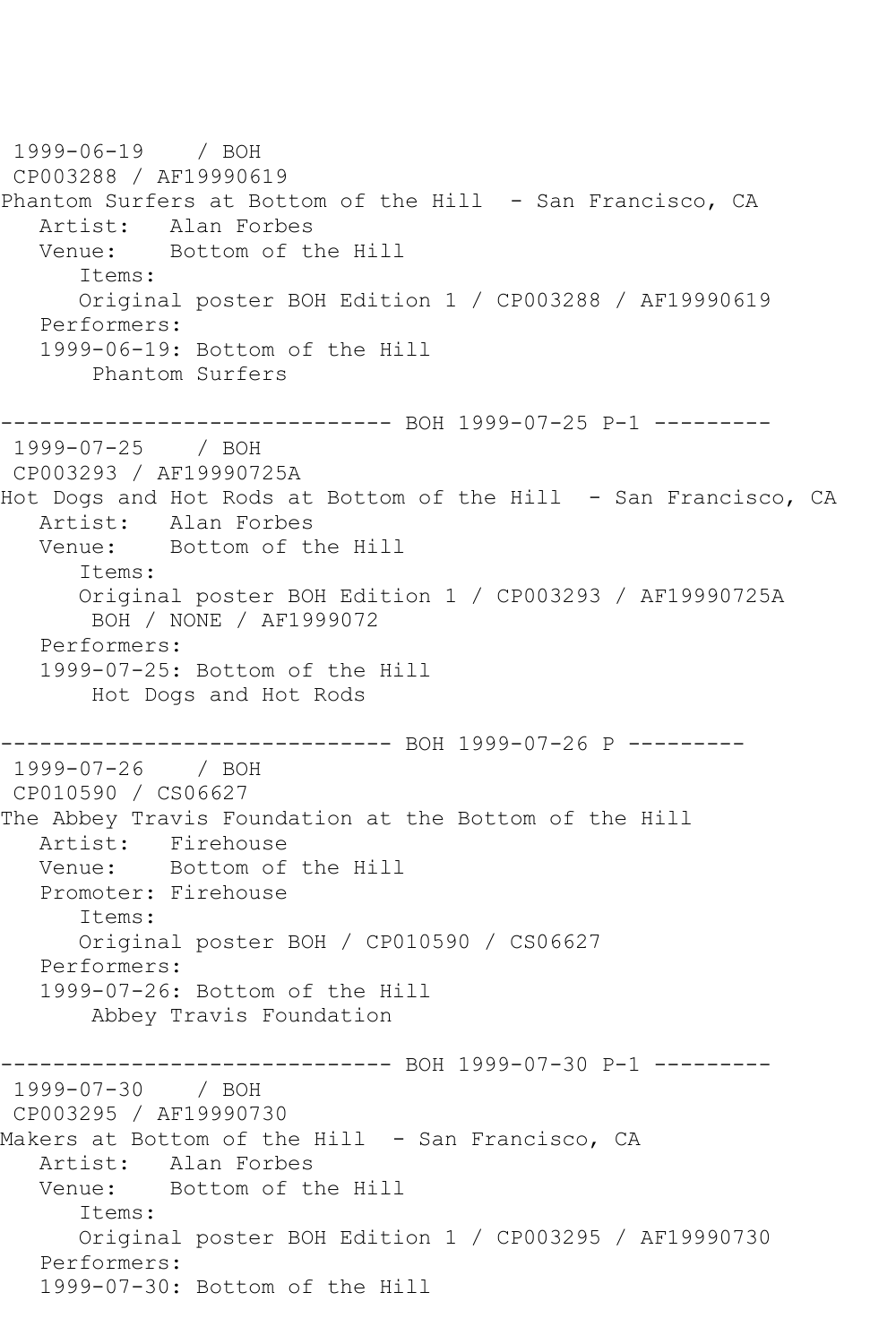Makers

------------------------------ BOH 1999-08-14 P --------- 1999-08-14 / BOH CP010534 / CS06571 Tilt Bracket at Bottom of the Hill - San Francisco, CA Artist: Chuck Sperry Venue: Bottom of the Hill Promoter: Firehouse Items: Original poster BOH / CP010534 / CS06571 Performers: 1999-08-14: Bottom of the Hill Tilt Bracket ------------------------------ BOH 1999-12-06 P-1 --------- 1999-12-06 / BOH CP019417 / XF086 Seca Dora, Oranger at Bottom of the Hill - San Francisco, CA Notes: This item appears in the Art of Rock book, plate no. m868\_S Venue: Bottom of the Hill Items: Original poster BOH Edition 1 / CP019417 / XF086 AORPlate: m868\_S Performers: 1999-12-06: Bottom of the Hill Seca Dora / Oranger / Actionslacks ------------------------------ BOH-PCL-225 1999-12-11 P --------- 1999-12-11 / BOH PCL-225 CP009213 / CP06381 Bellrays, 440 Six Pack at Bottom of the Hill - San Francisco, CA Private Notes: \* Signed Artist: Alan Forbes Venue: Bottom of the Hill Promoter: Art Rock PCL Series Items: Original poster BOH-PCL-225 / CP009213 / CP06381 Price: 25.00 Performers: 1999-12-11: Bottom of the Hill Set: PCL Bellrays / 440 Six-Pack / Rikki ------------------------------ 1999-12-31 P --------- 1999-12-31 /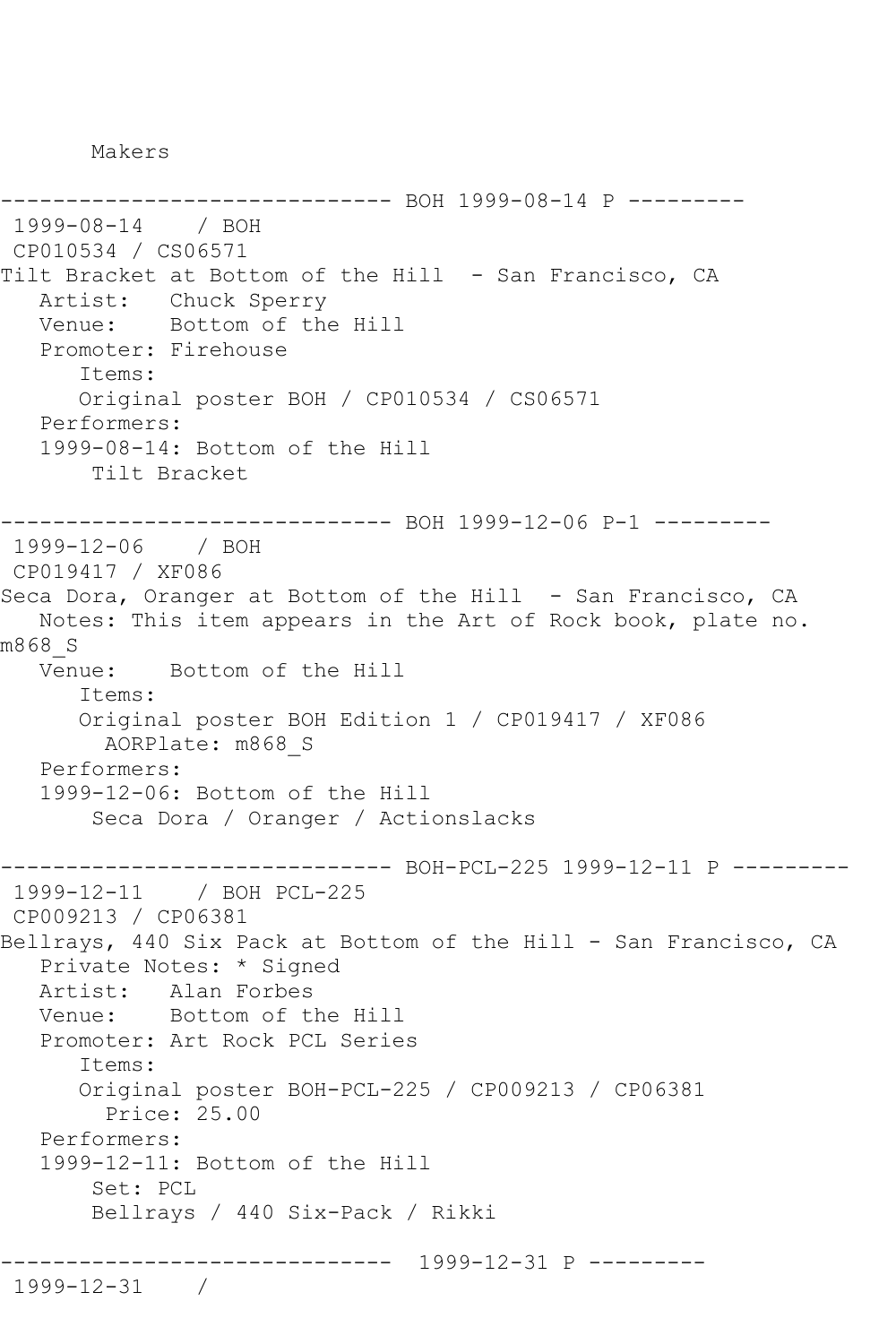```
CP051939 / CP051939
Creeper Lagoon, Amazing Embarrassonic at Bottom of the Hill - San 
Francisco, CA
      Benefit: 20th Anniversary Millennium Celebration
   Artist: Gregg Gordon / GIGART
   Venue: Bottom of the Hill
   Promoter: Listen.com
      Items:
      Original poster / CP051939 / CP051939
   Performers:
   1999-12-31: Bottom of the Hill
       Creeper Lagoon / Amazing Embarrassonic
------------------------------ BOH 19zz-05-18 P-1 ---------
19zz-05-18 / BOH 
CP014231 / MARM035
Medicine
   Artist: Frank Kozik
   Venue: Bottom of the Hill
      Items:
      Original poster BOH Edition 1 / CP014231 / MARM035
         Price: 50.00
   Performers:
   19zz-05-18: Bottom of the Hill
       Medicine / Miss Alans / Pop Defect
------------------------------ BOH 19zz-09-18 P-1 ---------
19zz-09-18 / BOH 
CP014083 / MAH207
Flogging Molly, Reducers at Bottom of the Hill - San Francisco, CA
   Venue: Bottom of the Hill
   Promoter: First Round Promotions
      Items:
      Original poster BOH Edition 1 / CP014083 / MAH207
   Performers:
   19zz-09-18: Bottom of the Hill
       Flogging Molly / Reducers / Hard Binger
------------------------------ BOH 2000-02-19 P ---------
2000-02-19 / BOH 
CP010598 / CS06635
Spike 1000 at Bottom of the Hill - San Francisco, CA
   Artist: Ron Donovan
   Venue: Bottom of the Hill
   Promoter: Firehouse
      Items:
      Original poster BOH / CP010598 / CS06635
```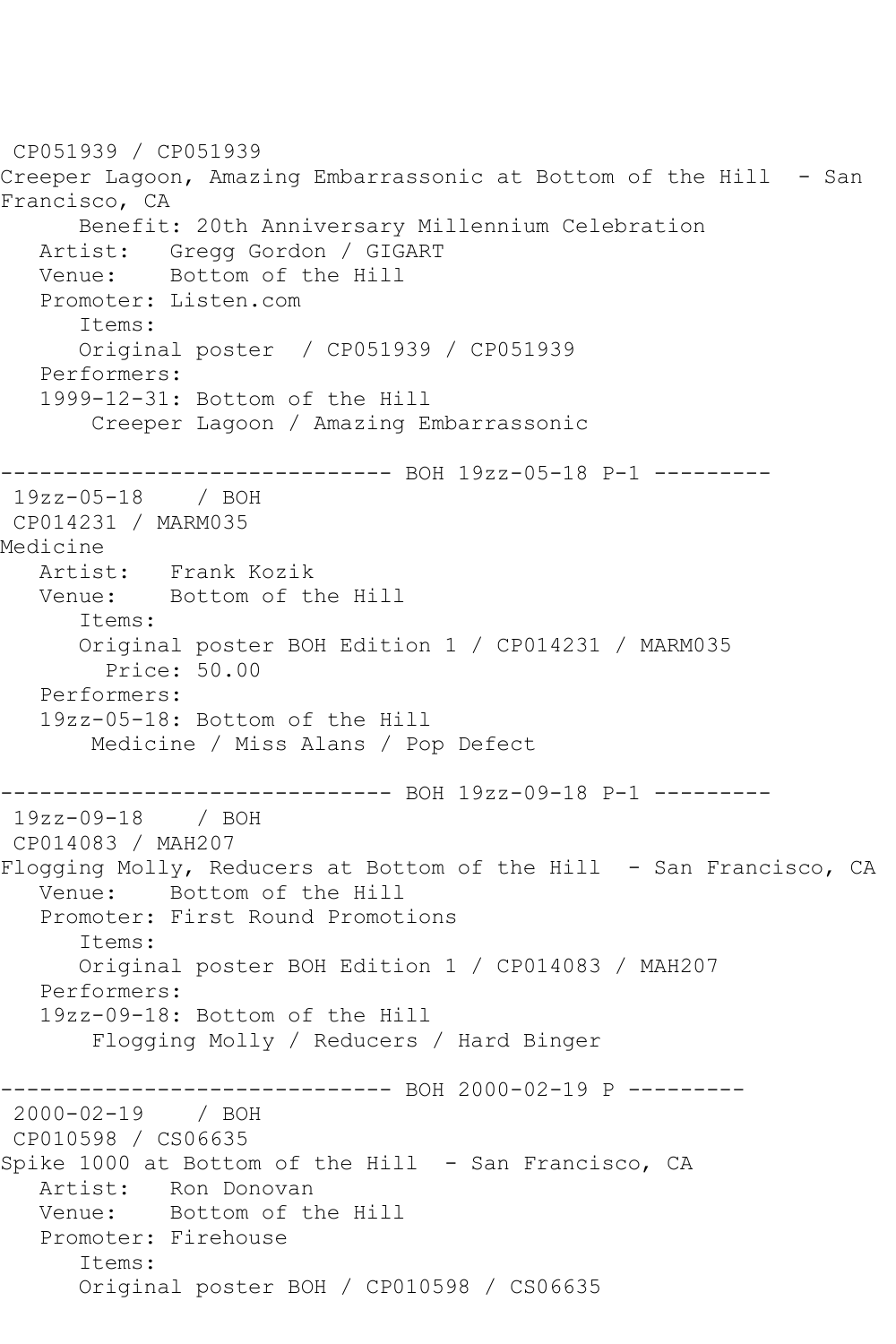Performers: 2000-02-19: Bottom of the Hill Spike 1000 ------------------------------ BOH 2000-09-26 P-1 --------- 2000-09-26 / BOH CP013246 / FK20000926E Straight White Mail at Bottom of the Hill - San Francisco, CA Artist: Frank Kozik Venue: Bottom of the Hill Items: Original poster BOH Edition 1 / CP013246 / FK20000926E Performers: 2000-09-26: Bottom of the Hill Straight White Mail ------------------------------ BOH 2001-10-23 P --------- 2001-10-23 / BOH CP010771 / CS06808 Zodiac Mindwarp, Black Halos at Bottom of the Hill - San Francisco, CA Notes: This item appears in the book 'The Art of Modern Rock' as AMR # 112.4 Artist: Ron Donovan<br>Venue: Bottom of tl Bottom of the Hill Items: Original poster BOH / CP010771 / CS06808 Performers: 2001-10-23: Bottom of the Hill Zodiac Mindwarp / Black Halos / Streetwalkin Cheetahs / Supragroup ------------------------------ 2003-09-12 P --------- 2003-09-12 / CP701572 / CP701572 Mudhoney, Bob Log III at Bottom of the Hill [San Francisco, CA] Notes: Limited Edition of 175 This item appears in the book 'The Art of Modern Rock' as AMR # 484 Artist: Lil Tuffy Terrance Ryan<br>Venue: Bottom of the Hill Bottom of the Hill Items: Original poster / CP701572 / CP701572 (19 x 25) Performers: 2003-09-12: Bottom of the Hill Mudhoney / Bob Log III / Killer's Kiss ------------------------------ 2004-01-20 P ---------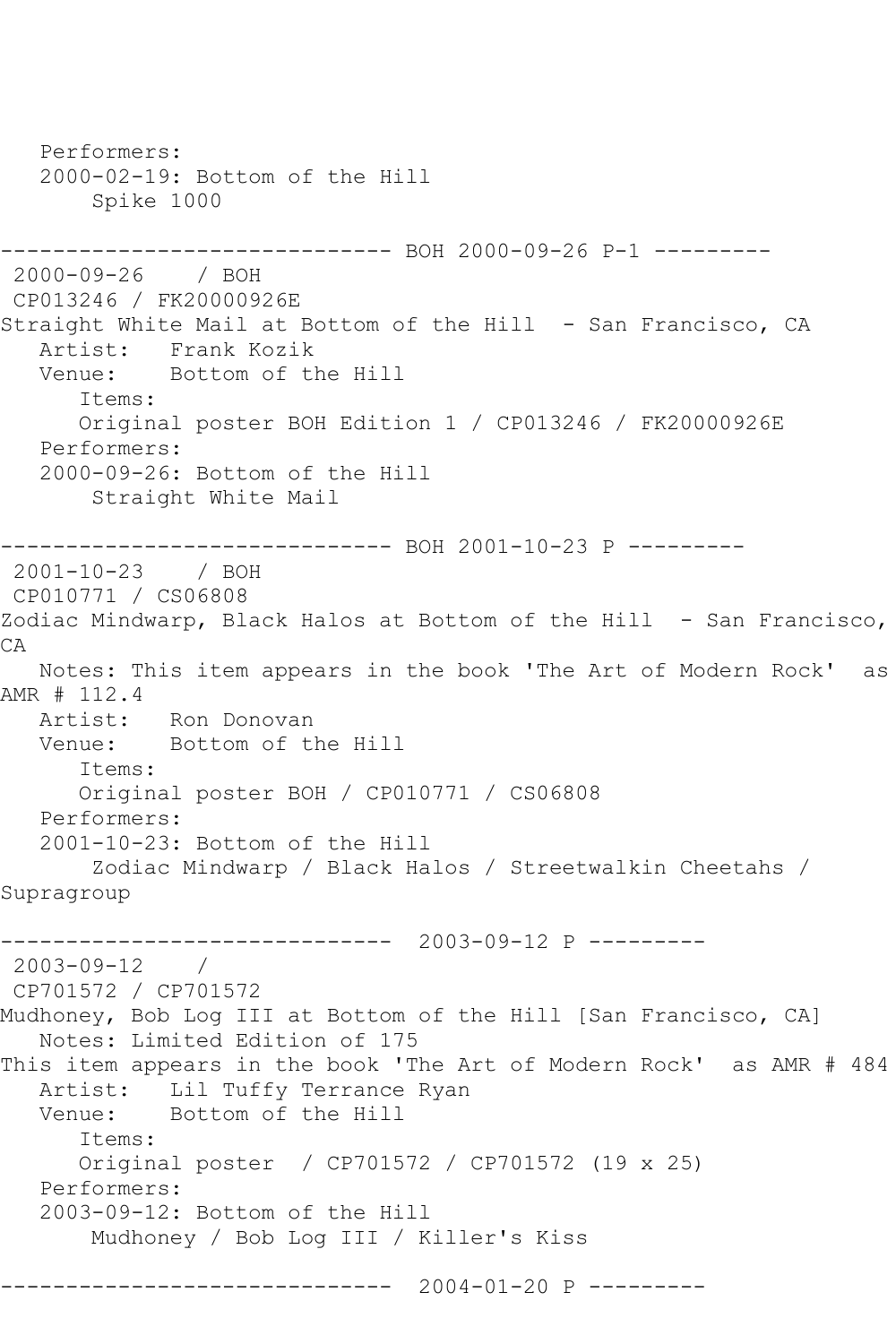2004-01-20 / CP052119 / CP052119 Coheed and Cambria at Bottom of the Hill - San Francisco, CA Artist: James Rheem Davis<br>Venue: Bottom of the Hill Bottom of the Hill Items: Original poster / CP052119 / CP052119 Performers: 2004-01-20 2004-01-21: Bottom of the Hill Coheed and Cambria ------------------------------ 2004-02-26 P --------- 2004-02-26 / Detroit Cobras, Starlite Desperation at Bottom of the Hill - San Francisco, CA Artist: Gary Grimshaw Venue: Bottom of the Hill Items: Original poster / Performers: 2004-02-26: Bottom of the Hill Detroit Cobras / Starlite Desperation ------------------------------ 2004-02-26 P --------- 2004-02-26 / CP053224 / CP053224 Detroit Cobras, Starlite Desperation at Bottom of the Hill - San Francisco, CA Artist: Gary Grimshaw Venue: Bottom of the Hill Items: Original poster / CP053224 / CP053224 Performers: 2004-02-26: Bottom of the Hill Detroit Cobras / Starlite Desperation ------------------------------ 2004-02-26 P --------- 2004-02-26 / CP701554 / CP701554 Detroit Cobras, Starlite Desperation at Bottom of the Hill [San Francisco, CA] Notes: This item appears in the book 'The Art of Modern Rock' as AMR # 482.3 Artist: Gary Grimshaw Venue: Bottom of the Hill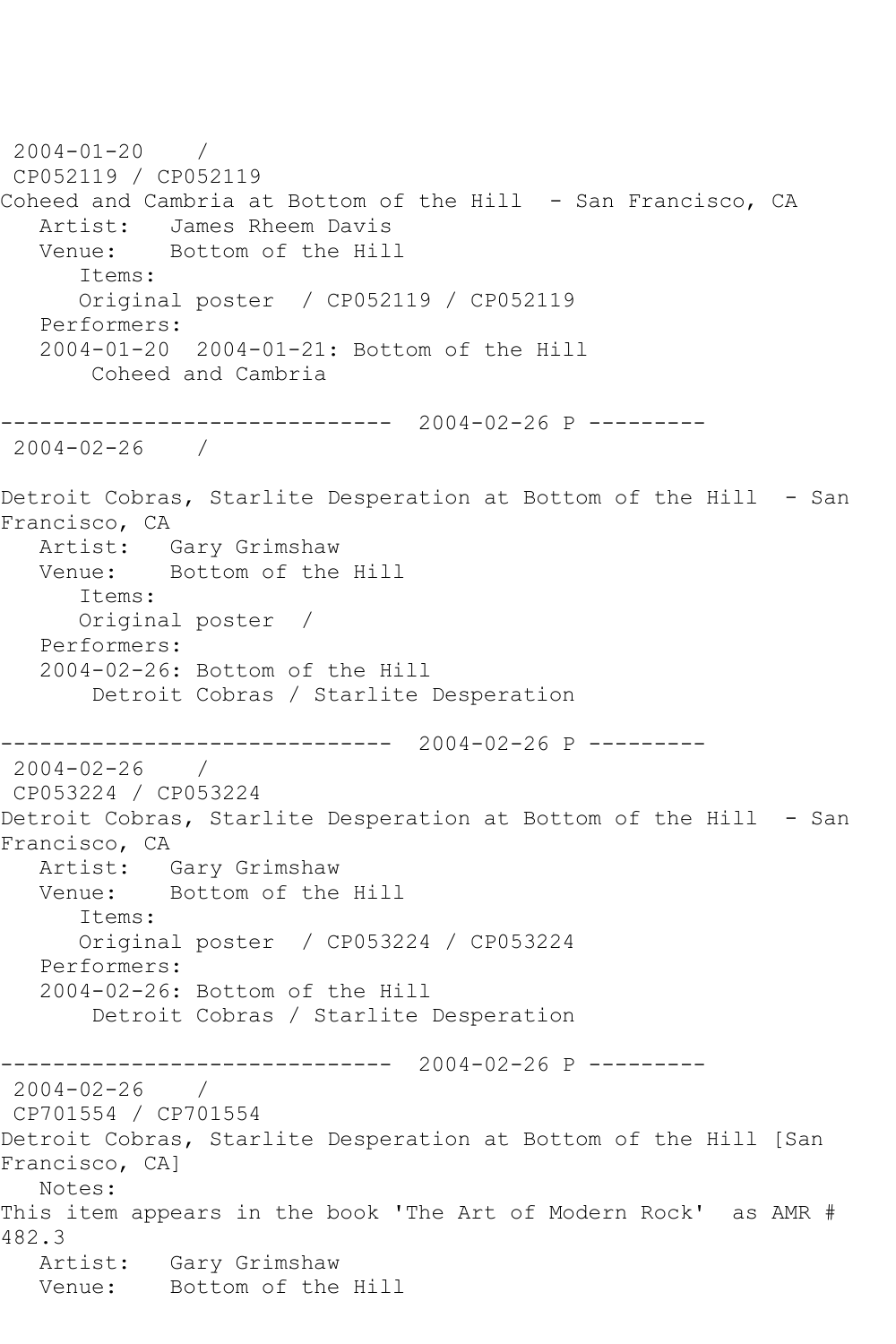Items: Original poster / CP701554 / CP701554 (13 x 17-1/ 2) Performers: 2004-02-26: Bottom of the Hill Detroit Cobras / Starlite Desperation ------------------------------ 2004-03-28 P --------- 2004-03-28 / CP052699 / CP052699 High On Fire, Zeke at Bottom of the Hill Club Benefit: Relapse Contamination Tour Artist: Brian Mercer<br>Venue: Bottom of th Bottom of the Hill Items: Original poster / CP052699 / CP052699 Performers: 2004-03-28 .: Bottom of the Hill High On Fire / Zeke / Dysrhythmia ------------------------------ zzzz-02-04 P --------  $zzzz-02-04$ CP051700 / CP051700 Nashville Pussy, Lollipop Gaunt at Bottom of the Hill - San Francisco, CA Artist: Coop<br>Venue: Bott Bottom of the Hill Items: Original poster / CP051700 / CP051700 Price: 125.00 Performers: zzzz-02-04: Bottom of the Hill Nashville Pussy / Lollipop Gaunt ------------------------------ zzzz-03-02 P -------- zzzz-03-02 f / CP050018 / CP050018 Versus, Fiver at Bottom of the Hill - San Francisco, CA Artist: Andrio Abero / 33 RPM Venue: Bottom of the Hill Items: Original poster / CP050018 / CP050018 Performers: zzzz-03-02 fri: Bottom of the Hill Versus / Fiver / Rum Diary ------------------------------ zzzz-05-09 P -------- zzzz-05-09 f /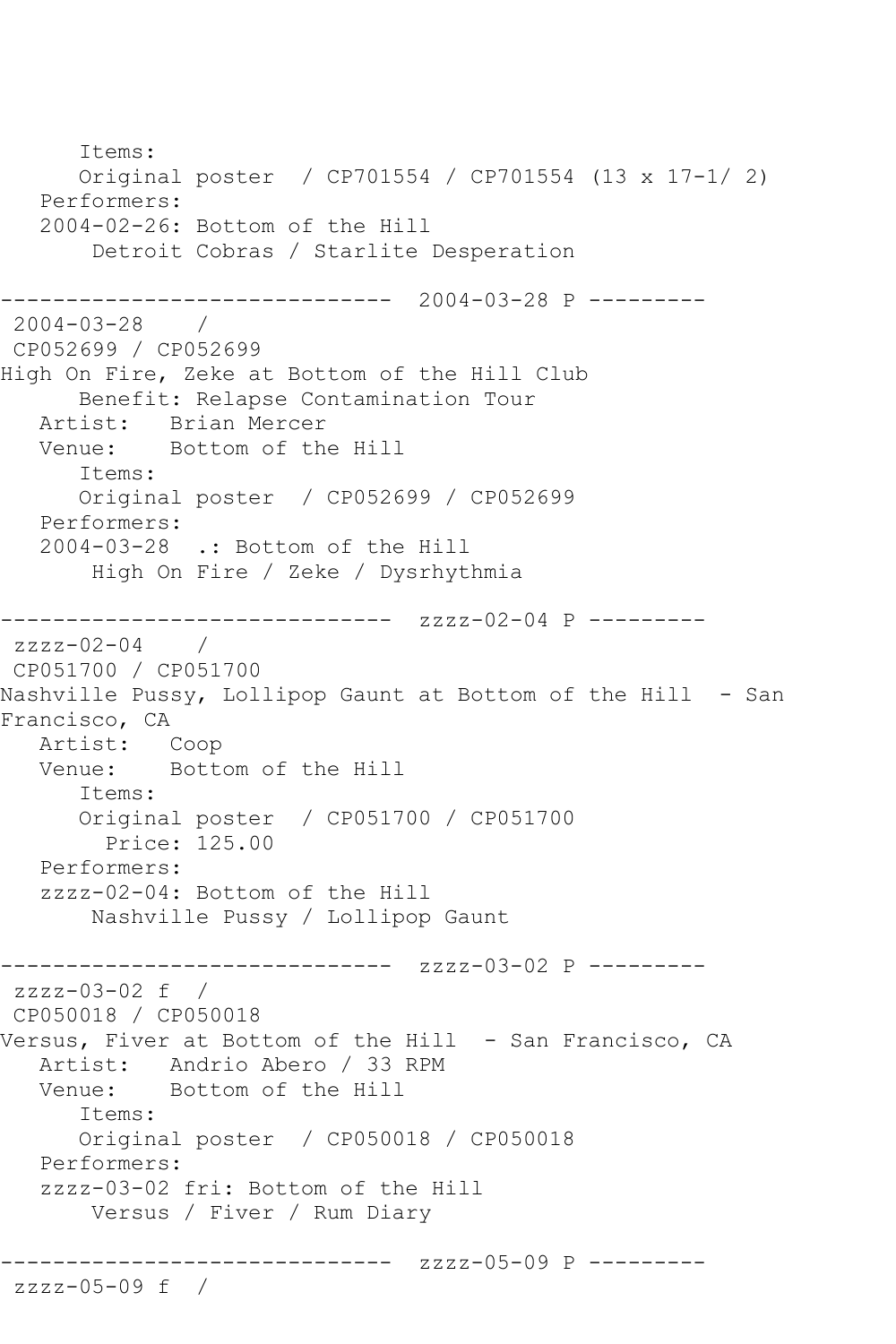CP052709 / CP052709 Unsane, JJ Paradise Players Club at Bottom of the Hill Club Artist: Brian Mercer Venue: Bottom of the Hill Items: Original poster / CP052709 / CP052709 Performers: zzzz-05-09 fri: Bottom of the Hill Unsane / JJ Paradise Players Club / Old Grand Dad ------------------------------ zzzz-06-22 P -------- zzzz-06-22 w / CP061013 / CP061013 Alcohol Funnycar, Dirt Fisherman at Bottom of the Hill - San Francisco, CA<br>Artist: 1 Frank Kozik Venue: Bottom of the Hill Items: Original poster / CP061013 / CP061013 (22-1/2 x 35) Price: 100.00 / Performers: zzzz-06-22 wed: Bottom of the Hill Alcohol Funnycar / Dirt Fisherman / Well Strung To Hang ------------------------------ zzzz-07-06 P --------  $zzzz-07-06$ CP052840 / CP052840 Swell, Radar Brothers at Bottom of the Hill - San Francisco, CA Artist: Ocho Loco Press Venue: Bottom of the Hill Items: Original poster / CP052840 / CP052840 Performers: zzzz-07-06: Bottom of the Hill Swell / Radar Brothers / Half Film ------------------------------ zzzz-08-09 P -------- zzzz-08-09 f / CP060493 / CP060493 Untamed Youth, Saturn V at Bottom of the Hill - San Francisco, CA Artist: Horwinski Printing Company Venue: Bottom of the Hill Items: Original poster / CP060493 / CP060493 (14 x 22) Performers: zzzz-08-09 fri: Bottom of the Hill